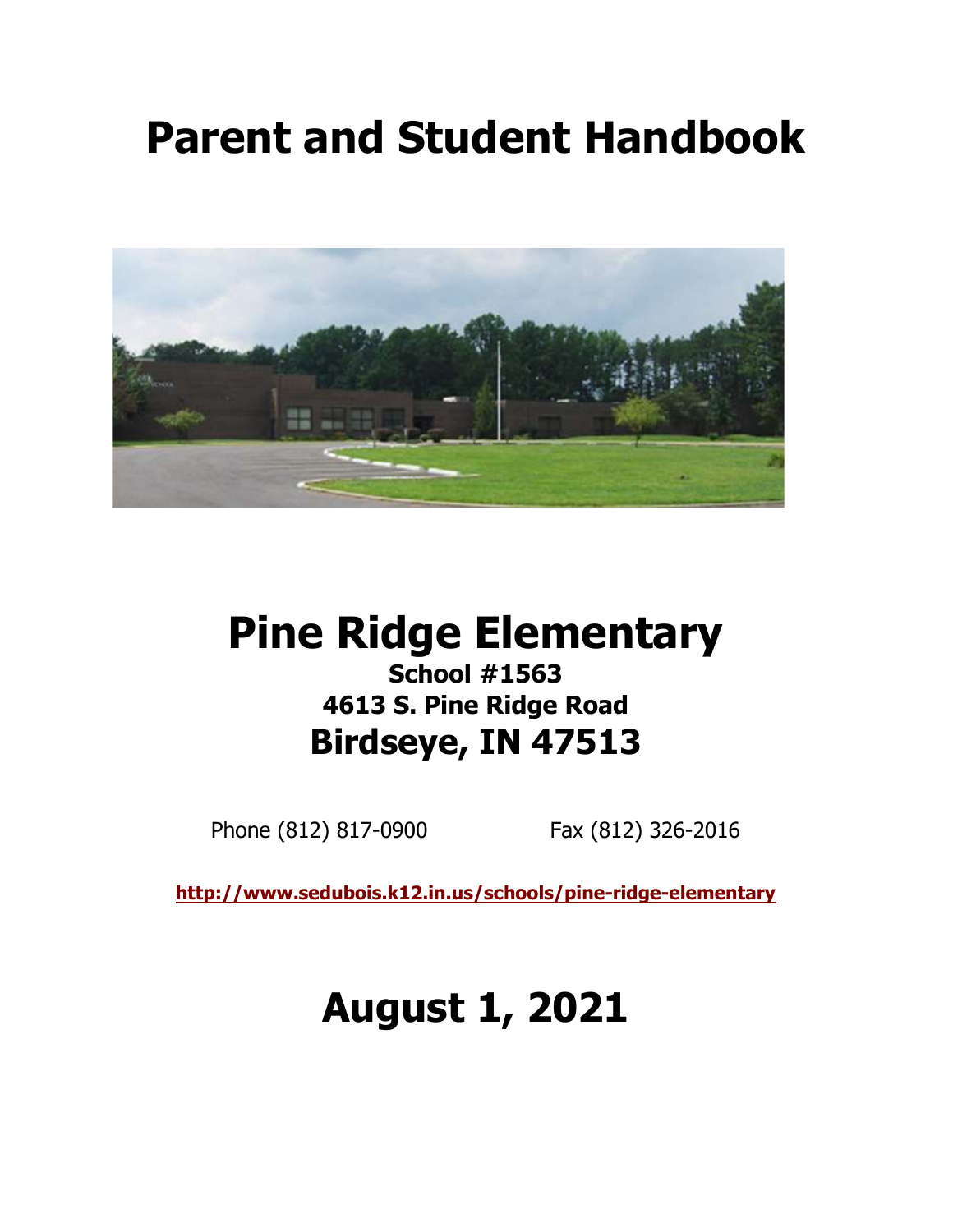#### Dear Parents:

 This handbook has been developed and updated yearly to provide you with the policies and practices at Pine Ridge Elementary. It is our hope that you will take time to read it, discuss it with your child, and periodically review it during the school year. If changes occur during the school year to any part of this handbook you will be informed. It is the belief of all staff members at Pine Ridge Elementary that every child has the ability to learn. It is our job to take the child from where he/she is to the next level. A cooperative attitude of both teachers and parents is vital to accomplish this goal. We believe that by working together we can accomplish this awesome task hand in hand. Sincerely,

The Pine Ridge Faculty and Staff

# Mission Statement

 The Staff of Pine Ridge Elementary School believes that every child can learn when provided an educational atmosphere conducive to learning. Moreover, the staff believes that the education of the child must include parents, students, and the whole community.

 The Mission of the Pine Ridge Elementary Staff is to provide a safe, secure, and challenging environment, which will guide students to become life long learners as well as productive members of society.

# Pine Ridge Elementary Pledge of Respect

I am a smart, special, valuable person. I respect myself and I respect others. My words and actions are kind and honest. I accept only my best in all I do. I am PROUD TO BE ME!

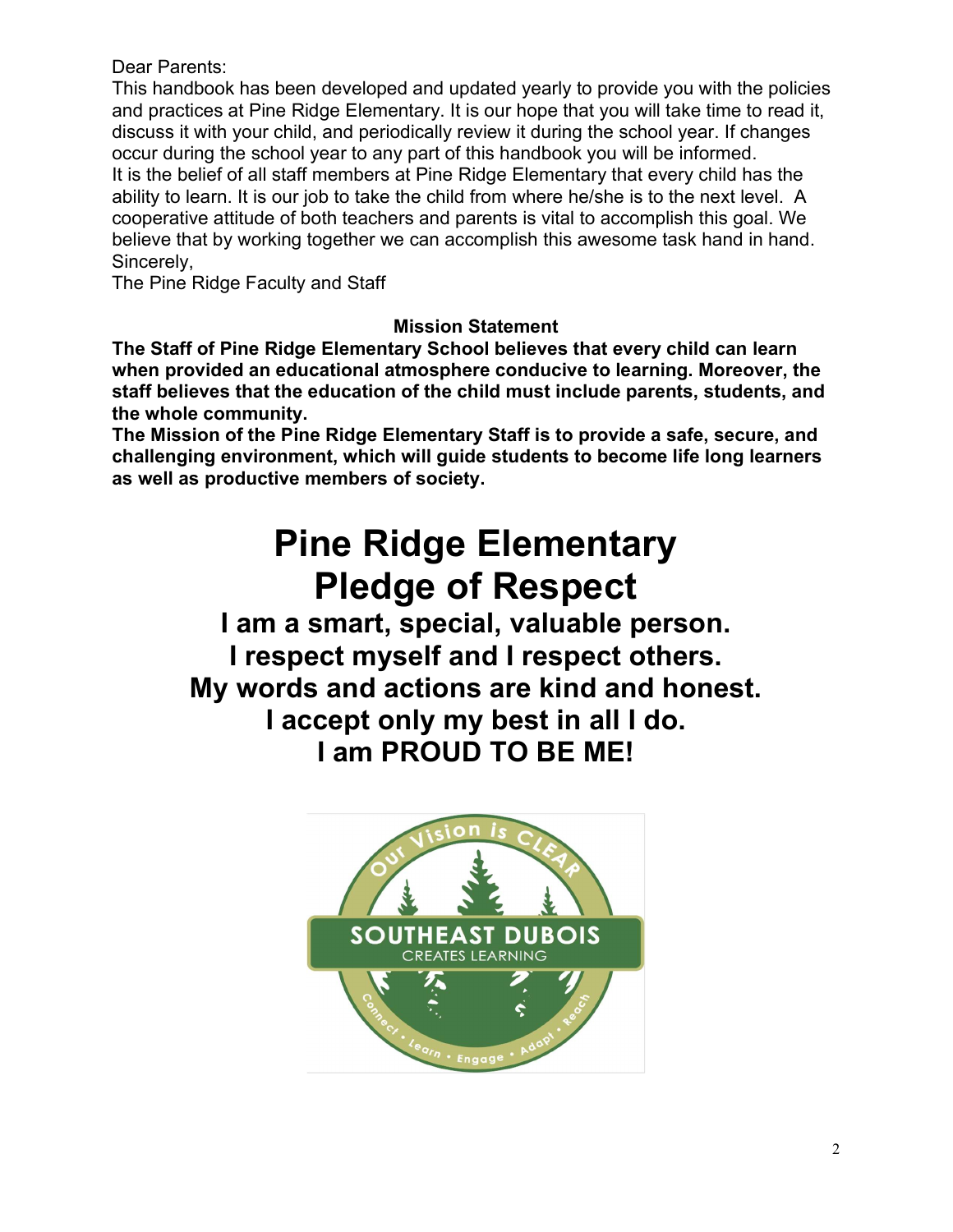# GENERAL INFORMATION TO PARENTS

1. Applications for financial assistance for textbooks and school lunch program are available in the office. All families will be asked to complete this form at registration. 2. Students may not bring electronic toys, hand-held game systems, CD players, MP3 players, or expensive toys/equipment to school without permission from their teacher or principal.

3. Early Dismissal --Parents are urged to leave their children in school all day. Doctor or other appointments should be scheduled outside school hours and on school holidays whenever possible. If a child needs to be dismissed early, he/she should bring a note to his/her teacher stating time and reason. Parents or parent's designee must sign the child out in the school office.

4. Calling in an Absence --In the interest of your child's safety and welfare, it is necessary that parents inform the school of any absence. When calling in an absence leave your name, your child's name, homeroom teacher, and the reason for the absence.

5. All notes from home should include the child's name, the date, and the parent's signature.

6. A written request is needed for a student to stay in at recess. A doctor's note may be required if the time indoors becomes excessive.

7. When a concern arises, the parent should first discuss the concern with the teacher. If a satisfactory solution is not reached, it may be taken to the principal

# PARENT-TEACHER ORGANIZATION

All teachers and parents of children enrolled at Pine Ridge Elementary School are members of the P.T.O. The projects of the P.T.O. benefit all children of Pine Ridge Elementary School. PTO meetings and upcoming projects will be placed in the school newsletter. Everyone is invited to participate in PTO meetings and events. More information can be found on Facebook.

#### **SECURITY**

The safety and security of each child is of great importance at Pine Ridge Elementary. To ensure the safety of all students, the following procedures have been implemented:

1. Doors to the building are locked. Entry to the building will be permitted only at the main entrance (East Side).

2. Visitors, including parents, must report to the office upon entering the building.

3. Visitors and volunteers must wear identification badges while in the building or on school grounds. These can be obtained once registered in the office.

4. Volunteers are welcome in our schools for field trips (specific grades), coaching, and working with students on academic skills. All volunteers must complete a background check prior to volunteering. The school corporation website will have a link for volunteers to complete the background check. The voluntary background check will cost the volunteer \$17.95 and is good for 3 years.

#### EMERGENCY INFORMATION

Each student is required to have on file in the school office the following information: parent(s) or guardian(s) name, complete and up-to-date address, home phone and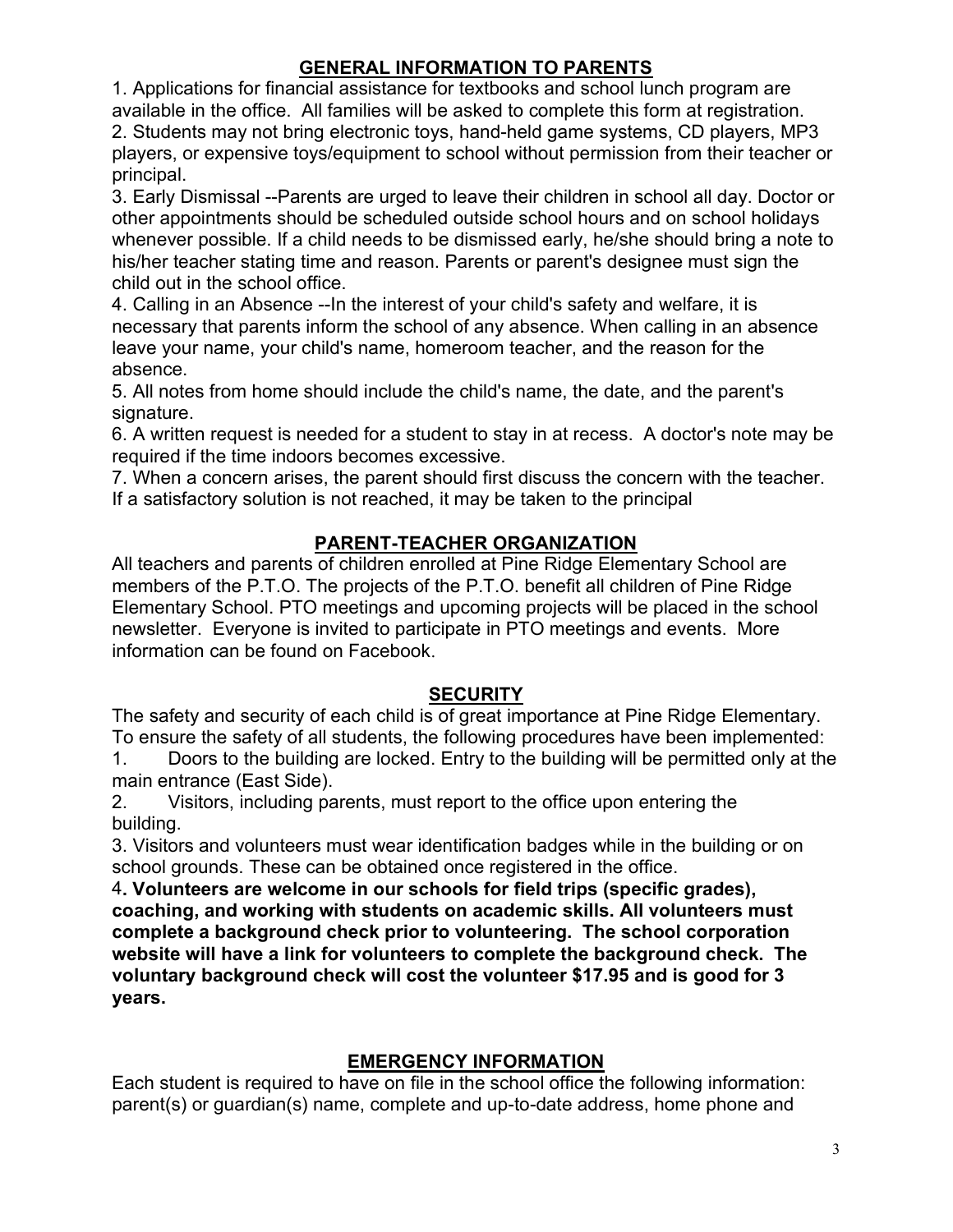parents(s) work phone numbers, physician's name and phone number, and any important medical alert information.

Parents must review the current information at registration and inform the school of changes throughout the school year. It is the responsibility of the parent to notify the school of changes during the school year.

# STUDENT PICKUP/EMERGENCY CONTACTS

 Every student must have emergency contacts listed in Harmony in the event of an emergency or if we are unable to reach parents/guardians. As an emergency contact, the parent designates this person as someone they trust to pick up a child from school. A parent must provide a note if someone other the parent is to pick them up, or a parent must call if the person to pick up their child is not on the contact list.

# CUSTODIAL/NON CUSTODIAL INFORMATION

 Any child custody information, which school officials need to know, should be presented to the building principal. This presentation must be in the form of a court document or divorce decree. Any court order, restraining order, or other court document pertinent to the child and normal functioning of the school, should also be presented in written form to the principal. It is the responsibility of the custodial parents to inform the principal in writing of all pertinent information, special concerns, and restrictions in respect to child custody matters. It is also the responsibility of the parents to notify the principal of updates, changes, and modifications concerning court documents and child custody information important for normal operation of the school and welfare of the child. Federal and State law automatically provides that non-custodial parents have unlimited access to all records and information concerning the education of their child.

#### SCHOOL DAY

 The school day for students begins at 7:45 a.m. and ends at 3:00 p.m. Students should arrive at school after 7:30 since adequate supervision is not provided prior to 7:30 a.m. Bus riders arrive according to bus schedules and will be supervised from the time of their arrival.

Early buses (7/8 and 6/14) are dismissed at 3:00 p.m. Students who walk or who are picked up by car will be dismissed at 3:00 p.m. Students who ride other busses are released no later than 3:25.

 Students are tardy if they arrive to their classroom after 8:00 a.m. or leave before 3:00 p.m.

#### General Communication

All notes to school should include the child's name, the date, and the parent's signature. Transportation changes should be communicated immediately the morning of the change.

Cash must be sent in an envelope or bag with the students name.

#### ATTENDANCE/STUDENT ABSENCES

 We expect that all students be fever, diarrhea, and vomit free for 24 hours prior to returning to school. A fever is a body temperature of 100 degrees or higher. If a student has lice, they may return to school after they have received treatment.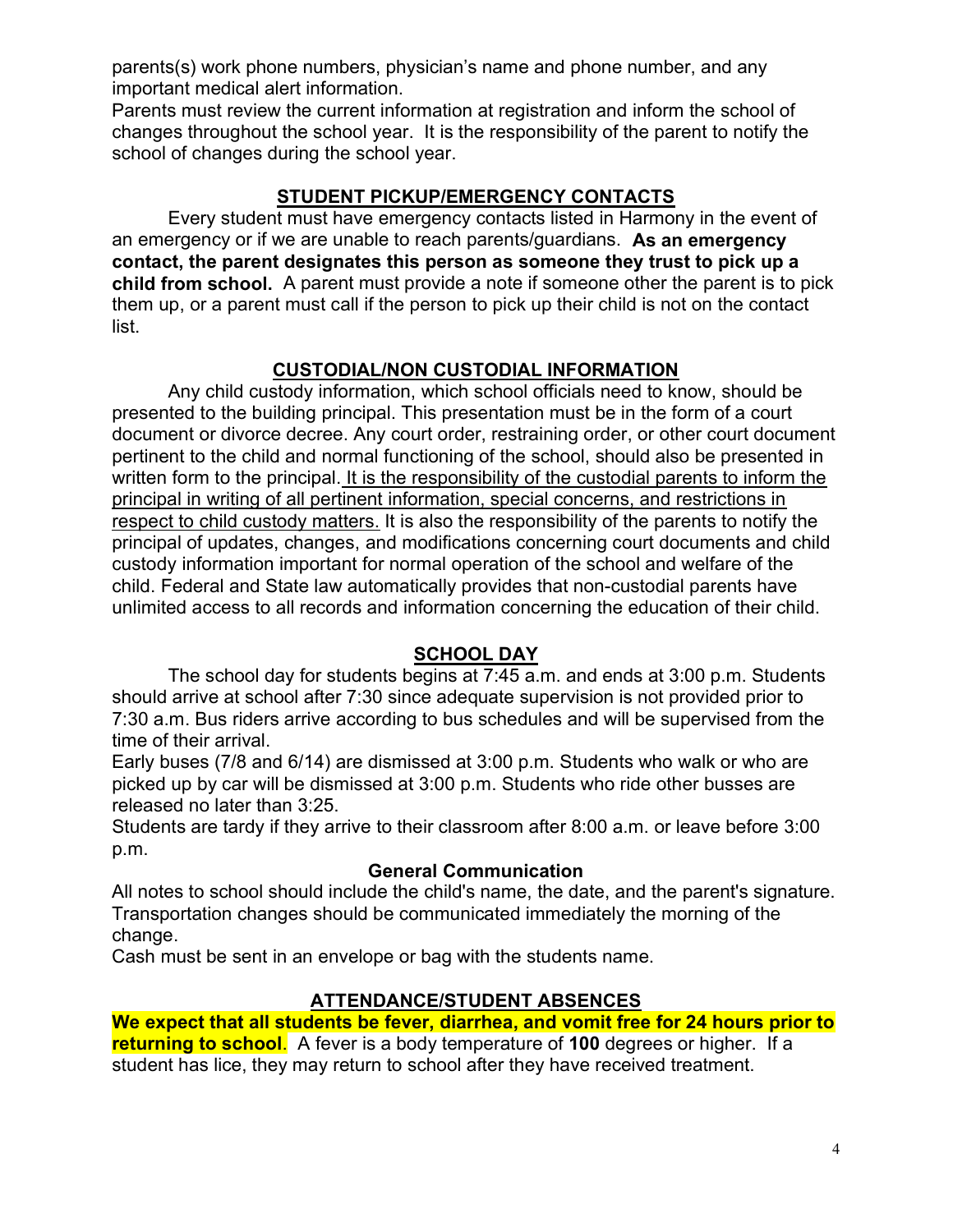In the interest of your child's safety and welfare, it is necessary that parents inform the school of any absence. When calling in an absence leave your name, your child's name, homeroom teacher, and the reason for the absence.

There is a close relationship between academic success and school attendance. Pupils should strive to be present and on time every day. The Indiana Department of

Education (IDOE) has set the expectation that no student be absent more than 10 days for the school year. The parent or guardian of a child shall be held responsible for not meeting this expectation.

 When a student is unable to attend school, parents must call the school office and confirm the absence. Parents should give the student's name, teacher's name and reason for the absence. Pine Ridge Elementary has an answering machine for those parents who leave for work early. All efforts should be made to contact the school office by 8:00 a.m.

Students and parents are urged to schedule medical and dental appointments at times when school is not in session. In cases in which conflict with school hours cannot be avoided, the principal may grant an excused absence. Excused medical and dental absences must be verified in writing, by the doctor or dentist's office.

An absence will be considered EXCUSED if any of the following criteria are met: A parent phone call or signed note by the parent excusing the absence; families are limited to 10 parent call-ins or parent notes per year. (Note: Only parent calls

and/or notes will reset at the end of first semester.)

- The student has authorization in writing from a licensed person in the legal or medical profession.
- Death in the immediate family.

Special situation as determined by the Principal: school sponsored trips, special awards/recognition, etc…

Students going on trips will be excused only if the student will be absent no more than (5) five school days and the student will be accompanied on the trip by a parent or legal guardian.

Any absence that is excused per Indiana Code 20-33-2

If the school does not receive a call, a phone call will be made to inquire and confirm the need to be absent. If the cause for the absence is within the above-mentioned regulations, the student may be given an excused absence. Once a student is reported as a habitual truant, all future absences must be certified by a legal or medical professional.

Make-up work will be required for an excused absence. A student will be given one (1) day for each excused day missed to complete the make-up work and receive credit for it. If the make-up work is not completed in the allowed time, the student shall not receive credit for such work.

# Dubois Circuit Court and Project Attend

 Students who have unexcused absences will receive no credit for any work missed. In partnership with Dubois County Circuit Court Project Attend is a program designed to reduce absenteeism in local schools. The Project Attend case committee overseeing each individual referral is made up of the juvenile probation officer representing the juvenile court, referring school principal, and the Indiana Department of Child Services, the Prosecuting Attorney's Office for the State of Indiana, a school representative (guidance counselor and/or teacher), and/or any other person have any interest in the student's attendance in school may also participate.

**Step 1: Three Unexcused Absences**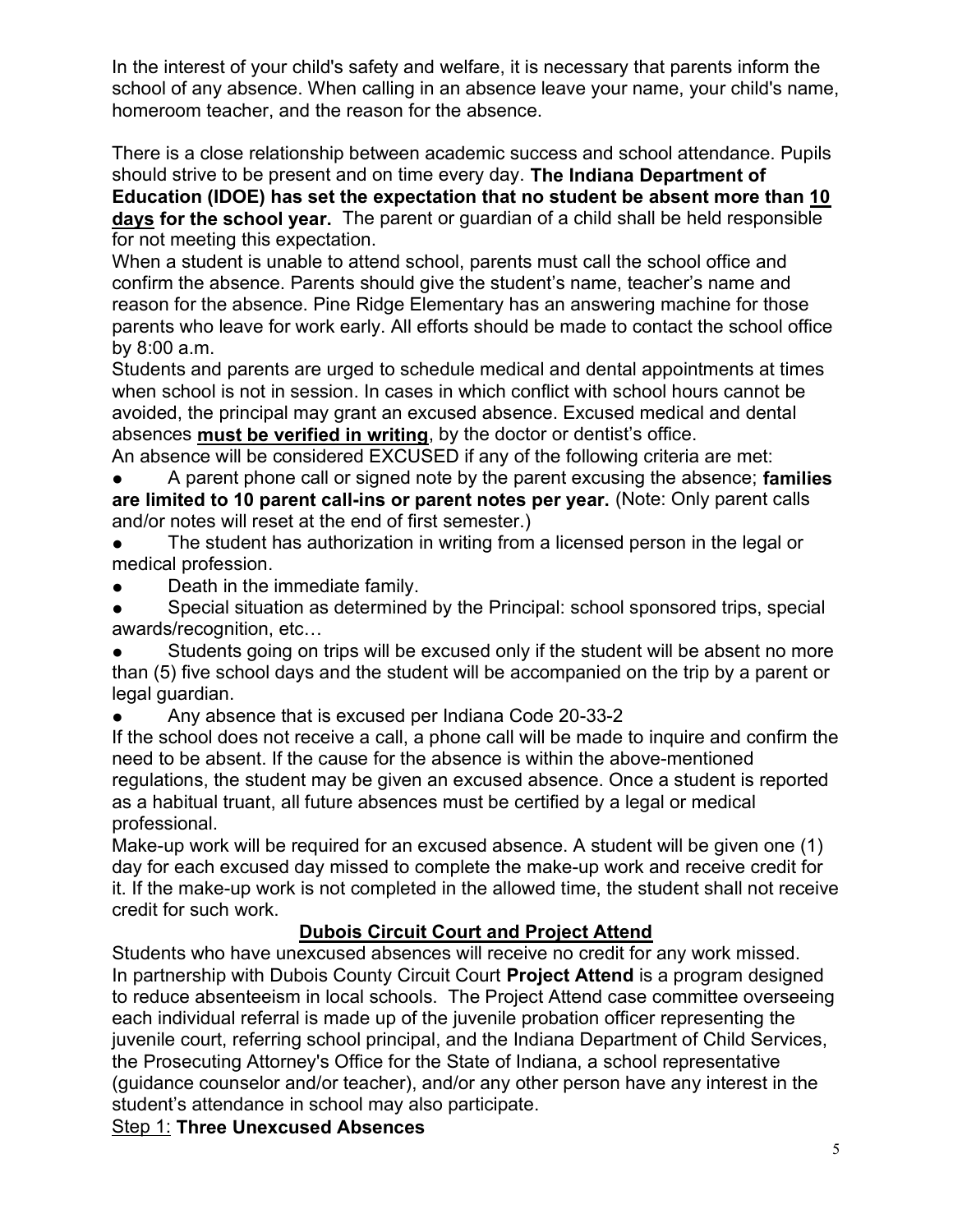- Phone call to parents/guardian- Date and Time of phone call
- Send copy of school attendance policy via registered mail -
- Name will be placed on Attendance Officer's watch list

# Step 2: Five Unexcused Absences

- Phone call to parents/guardian- Date and Time of phone call
- Certified letter (or in person) mailed home with copy of school attendance policy and a School
- Attendance Statutory Advisement and Admonition that the parent must sign in person at the school -
- School Attendance Officer meets with parent and child (Can be done in conjunction with and simultaneous to the above requirement) –
- School investigation check list for possible reasons:

# Step 3: Seven Unexcused Absences

- Phone call to parents/guardian- Date and Time of phone call
- Referral to PROJECT ATTEND through Juvenile Probation Officer- Date of referral

# Step 4: Ten Unexcused Absences

Referral to Dubois County Prosecutor for Educational Neglect and/or Delinquency Petition filing,

Referral to Department of Child Services Abuse/Neglect Hotline

# ILLNESS GUIDELINES

#### (Medication Policy/Accidents/Ill Children) (Immunizations and Vaccinations)

 If under any circumstances a child is required to be administered medication during school hours, and the parent cannot be at school to administer the medication, only the nurse, teacher or school employee designated by the principal will administer the medication in compliance with the regulations that follow:

1. Written consent signed by the parent and written instructions by a physician (if medication is a prescription drug). Consent must include the following:

- a) Date
- b) Child's Name
- c) Name of Medication
- d) Time to be administered
- e) Dosage
- f) Termination date for administering the medication  $\overline{2}$ . The medication MUST be in the original container.

The medication MUST be in the original container. If the medication is a liquid, a spoon should also be included. The term medication is not limited to prescription medicines but would include nonprescription drugs such as aspirin, Tylenol, cough syrup, lotions, ointments, etc.

3. The parents of the child must assume responsibility for informing the school of any changes in the child's health or change in medication. The school retains the discretion to reject requests for administration of medicine. (The above policy and guidelines are pursuant to I.C. 34-4-16.5-3.5)

 If your child is injured or becomes ill at school, we will make him/her comfortable. If a serious injury has occurred or your child is sick and need to leave school, we will contact you immediately. If you cannot be reached, we will attempt to contact the emergency number listed on the child's enrollment form.

It is important that all information on the emergency information form be kept up to date. PLEASE NOTIFY THE SCHOOL OFFICE OF ANY CHANGES. If you have an unlisted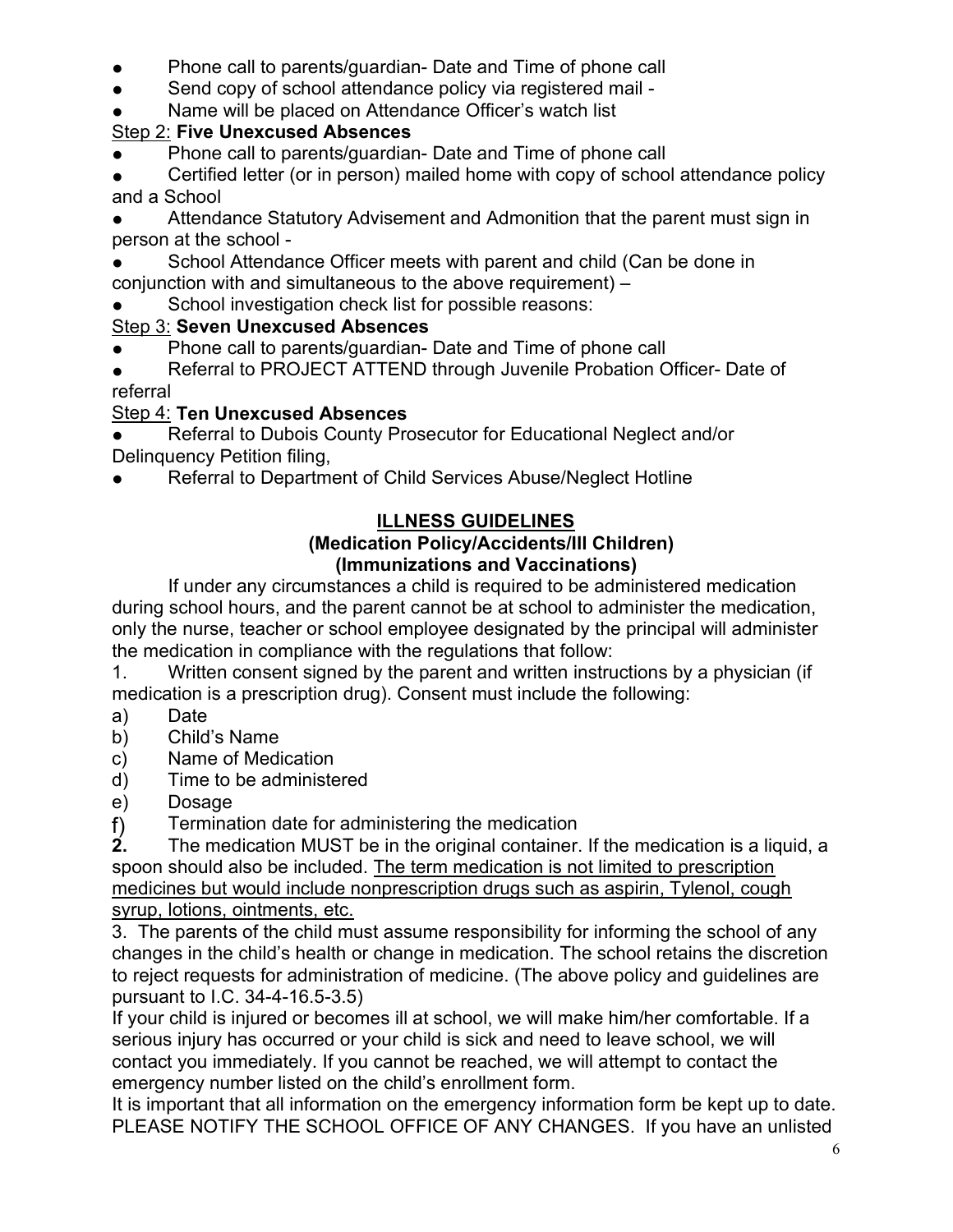or unpublished phone number, it is extremely important that the school has your number in the event of an emergency.

#### Immunizations

 The Board requires that all Grade K-4 students be properly immunized against communicable diseases as designated by the State Board of Health. The current list of required student immunizations at each grade level is listed in Guideline 5320 - Immunization of Students in School.

 The Superintendent shall require parents to furnish to their child's school, no later than the first day of school after enrollment, a written statement of the child's immunization accompanied by a physician's certificate or other documentation. Students whose parents do not provide the required documentation by the opening day of school may be admitted to school provided the documentation is received within twenty (20) days and is in accord with the Superintendent's administrative guidelines on immunization. If the student remains unimmunized at the close of the twenty (20) day period, the Superintendent shall commence expulsion proceedings, unless the parents have filed a religious objection or submitted a physician's statement that the needed immunizations are contra-indicated.

**Preschool** students are required to have at least the Pneumococcal and Varicella immunizations by the first day of school.

 Exemptions to the immunization requirements shall be granted in accordance with State law, only for medical, religious, or other reasons allowed by the State.

# CANCELLATION OF SCHOOL

At times, school may be canceled or delayed because of weather conditions, equipment failure, or public crisis. Every practical means will be used to notify parents of an impending cancellation. If for any reason school is cancelled, parents will be notified by the School Messenger Phone Network, local radio and television stations. Should school would be dismissed earlier than scheduled, the radio stations will be notified and School Messenger phone calls will be placed as soon as the decision is made. Students should be informed by their parents prior to the event where they are to go when there is a need for an early dismissal. It is important for parents to discuss this with their children to avoid any confusion when an early dismissal is announced.

# TELEPHONE USE BY STUDENTS

 Students may use the school phones when they receive permission from their classroom teacher and/or office personnel. Phone calls are limited to emergency situations. Calls for forgotten homework or to attend after school functions may not be permitted. These matters should be taken care of at home before the student comes to school.

#### Cell Phones/Electronic Devices

Cell phones and other electronic devices should be kept at home. If a child needs to bring them to school, they must be kept in their backpack and turned off from the time they leave their house and until they return. If a phone or device causes a disruption to the school day, it will be brought to the office and parents will be called to pick it up during normal office hours.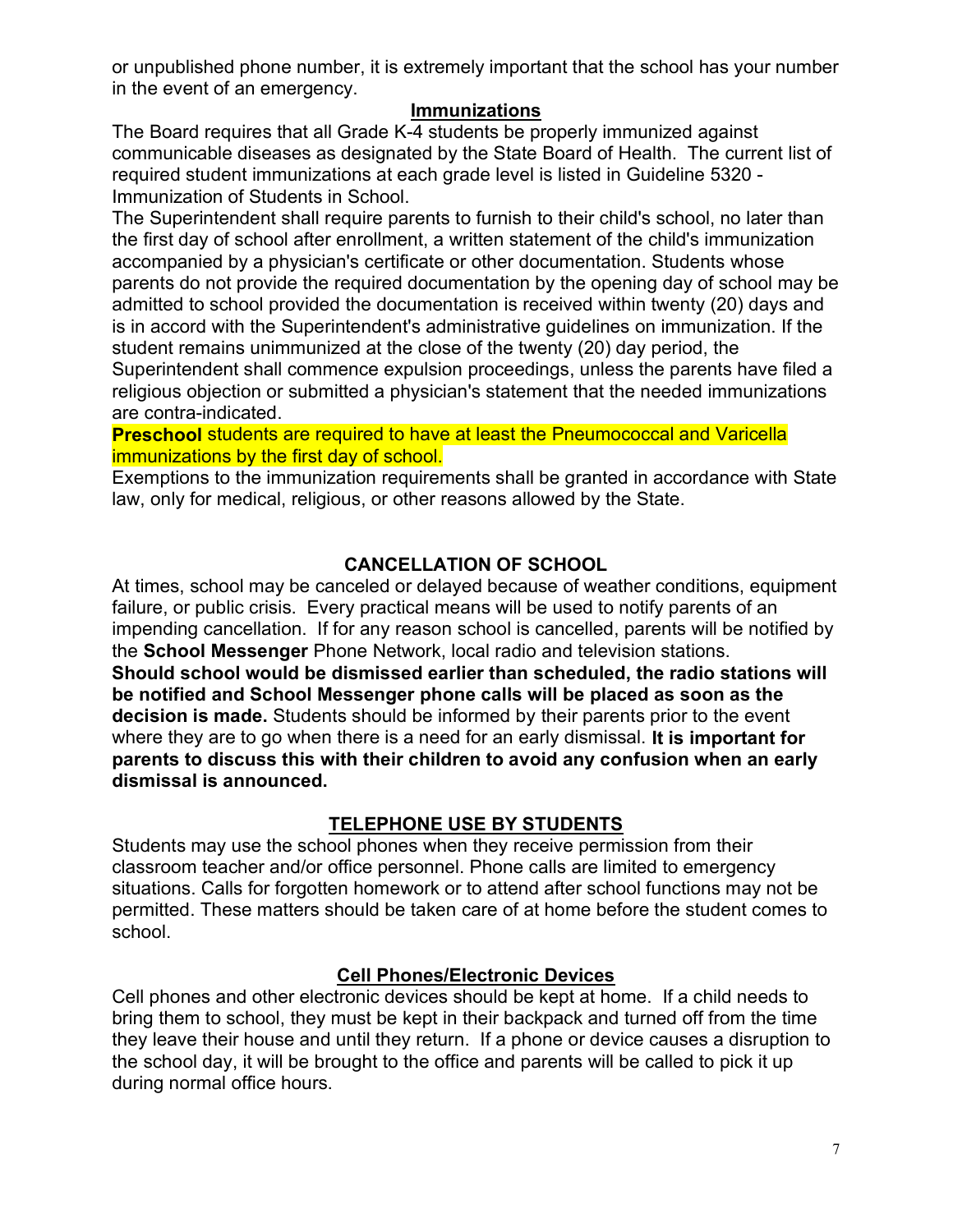# BUS TRANSPORTATION

 The expectation for every child is that they follow the rules on the bus as they follow the rules at our school. Please talk with your child about proper behavior on the bus. Topics should include: stay seated in your assigned seat, keep conversations to a neighbor, keep your body to yourself, and do not be a distraction to the driver. Poor bus behavior will result in removal from the bus.

If a student is to go to another destination other than their regular bus stop, a note from the parent or guardian must be sent to school and approved by the office. All notes are required to be turned in to the office first thing in the morning. This allows us to contact parents if there is a question about the change and notify the teacher and the bus driver.

The information in the note should include what bus he/she is to ride, where the student is going, and the duration of the change. A bus pass will be issued by the Principal allowing the student to ride to their new destination.

More than 2 students attending parties or sleepovers will require making alternative arrangements for transportation. The host family must arrange pickup at school for all attendees.

# GUIDELINES FOR VOLUNTEERS

 If you are interested in becoming a school volunteer, please contact your child's teacher. The faculty and staff will work with you in placing you in an area, which will assist the teachers and students. Placement of volunteers will be left up to the discretion of the principal after conferring with the teacher(s) involved.

# If you plan to volunteer, you must perform a Limited Criminal History Check. This would include classroom participation, clerical opportunities, and field trips.

Volunteers must visit the Southeast Dubois website to complete the background check. Cost is \$17.95

 As a volunteer, it is appreciated that you be present and on time the day or days he/she is expected. Volunteers should contact the school office as early as possible if they cannot be there. In addition, a volunteer should:

- a) know and observe school safety rules,
- b) dress appropriately,
- c) treat all students equally,

d) refrain from any discussions that reflect negatively on Pine Ridge Elementary, its students and staff,

e) work directly and under the supervision and direction of the classroom teacher, and

f) be a positive influence on the children you are working with.

# PARENT-TEACHER CONFERENCES

 Parent-Teacher conferences contribute greatly to the educational process and are encouraged at Pine Ridge Elementary School. Parent-Teacher conferences are scheduled in the fall of the year, usually after the first grading period. Letters are sent home regarding these conferences with the dates and times of the conferences. Parents are encouraged to make an appointment with their child's teacher regardless of the progress of the child.

Conferences can also be scheduled on an as needed basis throughout the year by either the parent or classroom teacher. Parent's wishing to arrange an appointment for a conference during the year should contact the classroom teacher.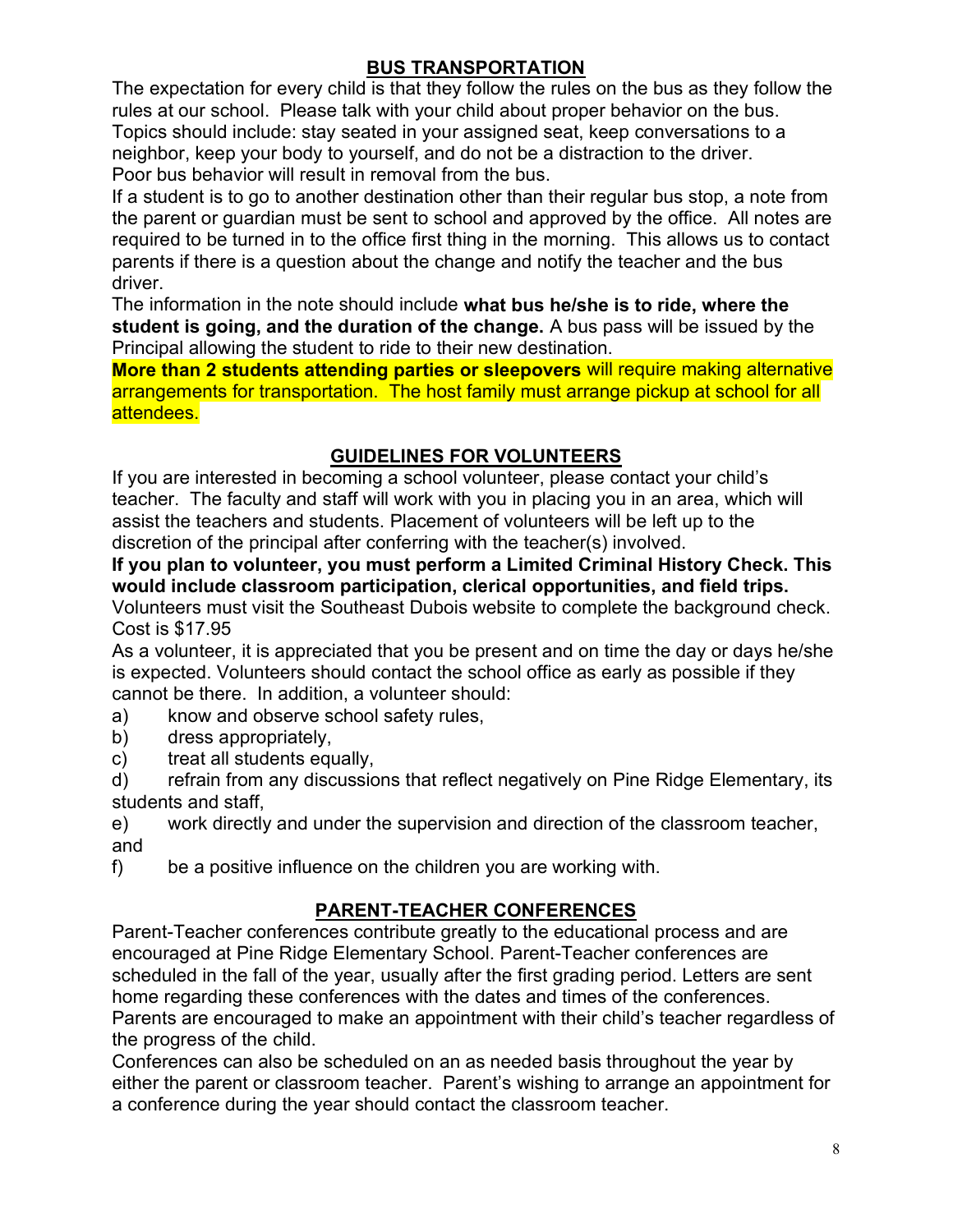# ELEMENTARY DRESS CODE

Appropriate dress and personal grooming will be required of each student as a vital part of maintaining a positive educational environment. Modes of grooming to styles of attire that detract from an appropriate educational environment are not acceptable. Students' dress and grooming must recognize the necessity for health, safety, cleanliness, and modesty at all times.

The building administration shall determine what is appropriate and may request a parent to deliver clothes or send a student home to correct inappropriate dress or grooming. Students will be disciplined for repeated offenses.

#### General Guidelines

1) Students shall wear items of clothing in the manner for which it was intended or designed.

• No mutilated clothing.

Pants and shorts must be worn at waist level (no sagging) and shall have proper belting to hold them at the waist position.

Pants shall not drag on floor.

2) The wearing of any apparel that has writing, printing, symbols, or graphics that is judged to be offensive, immoral, vulgar, lewd or suggestive and or implies sex, drugs, alcohol, tobacco, violence, or other subjects disruptive to the normal school environment are prohibited.

3) All shirts and blouses should be full length, and show no midriff skin. Tank tops with spaghetti straps are not allowed. Sleeves that are considered capped are a minimum. 4) All students must wear shoes. On P.E. days, athletic shoes are required. Flip flops, sandals, or boots are not appropriate shoes for these activities.

5) Shorts are permitted in warmer weather. The length of the shorts must extend below mid thigh. Cycle shorts or exercise tights are not permitted.

6) Costumes, hats, headbands, wristbands, or any other attire or practice that detracts from the educational process will not be permitted unless school officials have declared a special day allowing for such things. (Ex. Dress up days, hat days.)

7) The display of any object, symbol, or clothing that could be considered gang related is prohibited at all times.

8) Piercing rings or studs are permitted in ears only. If placed on any other portion of the body, it must not be visible during school hours.

9) Mr. Haas suggests flip-flops and sandals not be worn at school. Students are active at recess and these types of shoes consistently cause injuries. Please consider wearing only closed-toe shoes to school to provide adequate protection.

10) Hair must be groomed or pinned away from the face and may not cause a distraction to the student or other students. Hair color and style may not take away from the educational process.

#### RECESS GUIDELINES

Pine Ridge Guidelines for Outdoor Recess Heat Guidelines for Recess

1) Heat Index less than 100 degrees

- -Normal 15 minute recess will be held
- 2) Heat Index 100-105 degrees -Consider outdoor recess limited to 10 minutes
- 3) Temperature/Heat Index 105+ degrees -Indoor recess will be held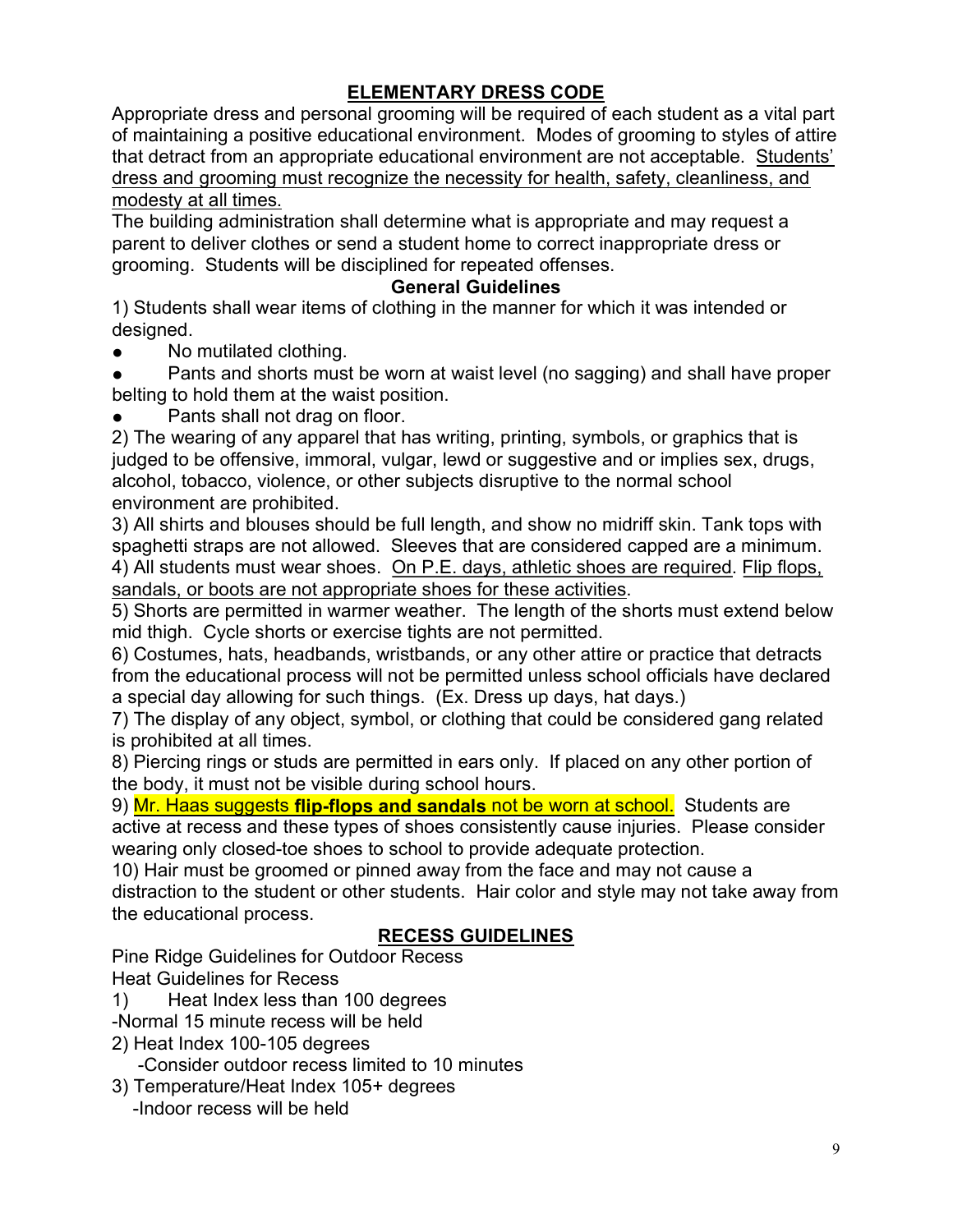Remember to have the students drink water to keep hydrated.

Cold Guidelines for Recess

- 1) Wind Chill at or above 25 degrees
- -Normal 15 minute recess will be held
	- 2) Wind Chill at 16 to 25 degrees
- -Consider outdoor recess limited to 10 minutes
	- 3) Wind Chill below 16 degrees
	- -Inside recess

# PERSONAL PROPERTY

 Pine Ridge Elementary School will not be responsible for lost or broken items of a personal nature. Items, which may prove to be disruptive to the general school setting, are not permitted. At times teachers may give their permission to bring items for class projects or show and tell. Student names should be placed on these items and turned into the classroom teacher when the student enters the classroom. MP3 Players and other expensive items should remain at home.

 If a student brings in items which are disruptive to the general school setting, these items will be turned into the office and returned either to the student at the end of the school year or the parent may pick the items up at the school office.

We've had many issues with trading cards, loss of cards, students having them out during class, and feelings being hurt because of trades. Please keep all trading cards at home.

If cards are brought to school they will be given to the teacher. The student will get them back at the end of the day. If the cards return, further discipline will be assigned. If the same student continues to bring cards to school, cards will be given to the office to keep until a parent comes to pick them up during normal office hours..

#### **TEXTBOOKS**

 Textbooks are the property of the school. Teachers issue textbooks on the first day of school, and the student, as well as the parent, is responsible for the books issued. Payments (checks) should be made payable to the Southeast Dubois County School Corporation. Place "Textbook Rental" in the memo portion of the check. In the case a pupil withdraws during the first semester,  $\frac{1}{2}$  of the rental fee will be refunded. A student enrolling during the second semester will be charged ½ the rental fee.

Rental books, which are damaged beyond normal wear, shall be paid for by the student. The price will be determined by the building principal.

#### HOMEWORK

 Homework contributes to the educational process of the student. Because parents and teachers should be partners in the educational process, parents will be made aware of what their child is learning in school by monitoring the homework assignments. In addition, each teacher will provide information concerning his or her homework policy.

#### MIDTERMS/REPORT CARDS

 Midway through each grading period your child will receive a midterm report. The purpose of the midterm report is to allow ample time for improvement in any area of deficiency.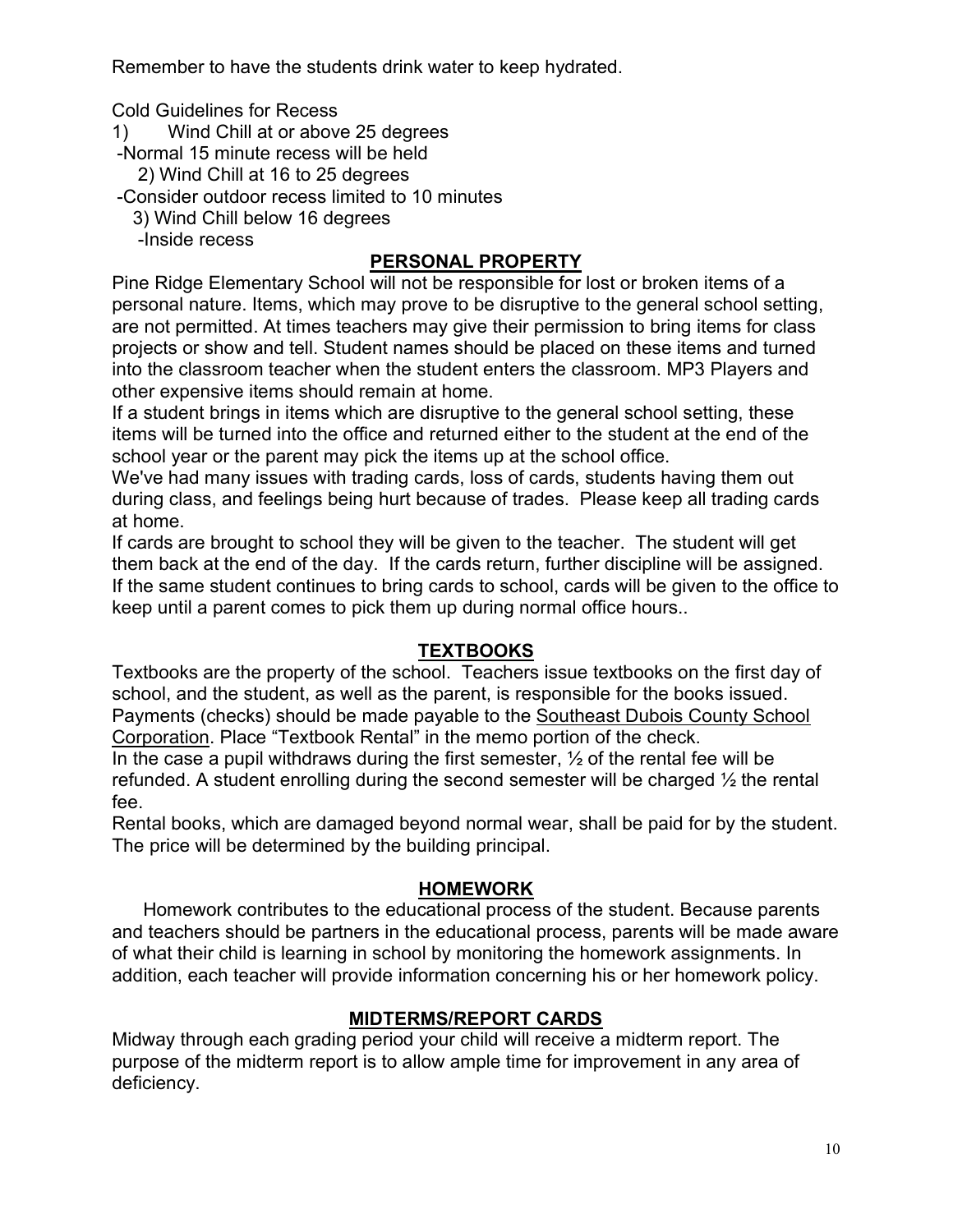Report cards will be issued to students at the close of each nine-week grading period. Report cards will contain academic, conduct and effort grades. Attendance will be reported on the report card.

# RETENTION POLICY

The school has the right to retain any student when the following criteria are met: a) In the professional judgment of school personnel, the academic and/or social development of the student will benefit, or

b) The parent(s) or guardian(s) have been consulted. Parental agreement and cooperation is highly desirable but not a prerequisite, or

c) Retention is the most desirable alternative benefit for the child.

# SCHOOL LUNCH/LUNCH MONEY

The purpose of the school lunch program is to make available to each student a nourishing and well-balanced meal each day. The low cost per meal and half-pint of milk is made possible by efficient management and the fact that the cafeteria is enrolled in the National School Food and Nutrition Program. In this way the school lunch program is reimbursed financially as well as receiving surplus food commodities. The price of meals (student prices \$2.05 for lunch, \$1.35 for breakfast; adult prices \$3.50 for lunch, \$3.00 for breakfast) will be determined each school year and parents will be notified at registration. Applications for Free or Reduced Price Lunches are sent to each family.

If a child brings their lunch, milk may be purchased in the cafeteria for \$.50. Soft drinks or energy drinks are not allowed. It will be assumed that a child can drink milk unless the school is given a note, signed by the doctor stating the medical reasons why the child cannot drink the milk. An alternative drink can be brought in this case. Menu's for the week are published on Harmony, the Pine Ridge web page, the Herald and The Ferdinand News.

# ACCOUNTS, CHARGES, AND COLLECTIONS

The National School Lunch Program (NSLP) requires school food authorities to establish written administrative guidelines and procedures for meal charges. The Southeast Dubois County School Corporation will adhere to the following meal charge procedures.

In an effort to ensure no student will miss a meal, all students will be allowed to charge a maximum of ten dollars (\$10.00) to their school meal account. Once the \$10.00 limit has been reached, no meals and no alternative meals will be provided. (Note: charging is permitted for meals only.)

All charges must be paid or the student is expected to bring food from home until their school meal account balance is replenished and has a positive balance again.

School meal accounts for students and/or staff are not to have a negative balance.

School meal purchases are to be prepaid prior to or at the time of meal service. This may be done by depositing money, in any amount, into a student's school meal account on any school day. There is a "No Cash Back Policy" – all money paid goes directly into the student's school meal account.

Meal charges are strongly discouraged, except for occasional instances when a student may need assistance with meal funds. It is the responsibility of parents / guardians to provide meals for their child(ren) either by food from home, always keeping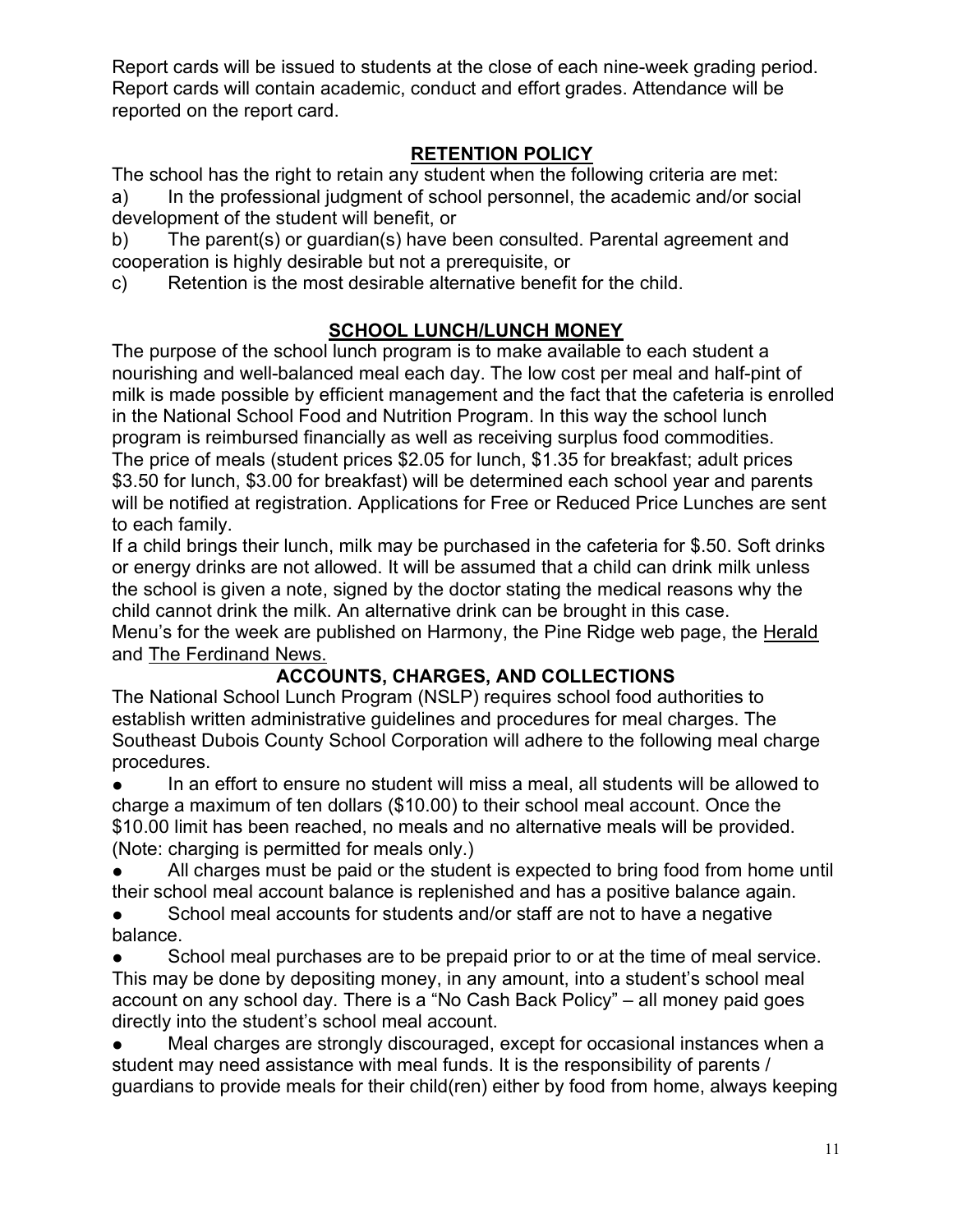money in their child(ren)'s school meal account so that the school may supply a meal, or by applying for meal assistance through the free and reduced meal program.

Free and reduced priced meals are available to those families who qualify. Applications are available at all schools or online at

http://www.sedubois.k12.in.us/Content2/20518. Free and Reduced benefits begin once an application has been approved. Parents / guardians are responsible for payment of all meals at full price until their application is approved.

Students may NOT charge "a la carte" items. All "a la carte" purchases will either be on a prepaid or cash basis.

Meal charging is a courtesy and should NOT be used as a payment practice. Its use should be as infrequently as possible. Parents / guardians are expected to bring the negative balance to zero or a positive balance in a prompt or timely manner.

Harmony Family Access may be used to check school meal accounts, and to make sure there are adequate funds for meal purchases. Low balance automatic daily reminders can be set up to be received as either an email or text or both through the Notification Profile. [Note: Setting up weekly reminders is not recommended, as the message may not be received in time before the school meal account acquires a negative balance.]

The Southeast Dubois County School Corporation uses the notification system School Messenger weekly (each Sunday evening) to send negative balance notifications for any account balances that fall below \$ - 5.00. Email notices are also sent at minimum once per week. School personnel make every effort to provide timely "Negative Balance" notices to school meal accounts that fall below \$0.00.

Negative Balances must be paid regardless if a Free and Reduced application has changed the student status from paid to "Free" because the charges were made prior to the status change.

Balances owed from non-responsive parents / guardians, will force action to be taken to collect the unpaid funds by means of a collection agency, small claims court, or any other legal method deemed necessary. At the end of each year, school meal accounts are required to be paid in full.

Students who graduate or withdraw from the corporation and have \$5.00 or more left in their school meal account will have 90 days to notify the corporation to request a refund or to transfer the funds to another school meal account. Unclaimed remaining balances will be transferred to the school lunch fund.

If a school meal account balance requires special consideration on any day, please contact the school as soon as possible. They will do their best to work with parents / guardians to serve the needs of each student. Please keep in touch with your child(ren)'s school.

Remember, a Charge Policy is a courtesy---not a requirement. Please use it wisely! This institution is an equal opportunity provider.

# SCHOOL BREAKFAST PROGRAM

The School Breakfast Program is a tremendous opportunity for students to energize their school day with a healthy morning meal. Breakfast is available to all students every morning. Students can eat breakfast at school every day or only occasionally. This institution is an equal opportunity provider.

The U.S. Department of Agriculture prohibits discrimination in all USDA programs and activities on the basis of race, color, national origin, sex, age, or disability." To file a complaint of discrimination, write USDA, Director, Office of Civil Right, 1400 Independence Avenue, SW, Washington DC 20250- 9410 or call (202) 720-6382 (TTY) or (800) 795-3272, USDA is an equal opportunity provided and employer."

# SCHOOL MEDIA CENTER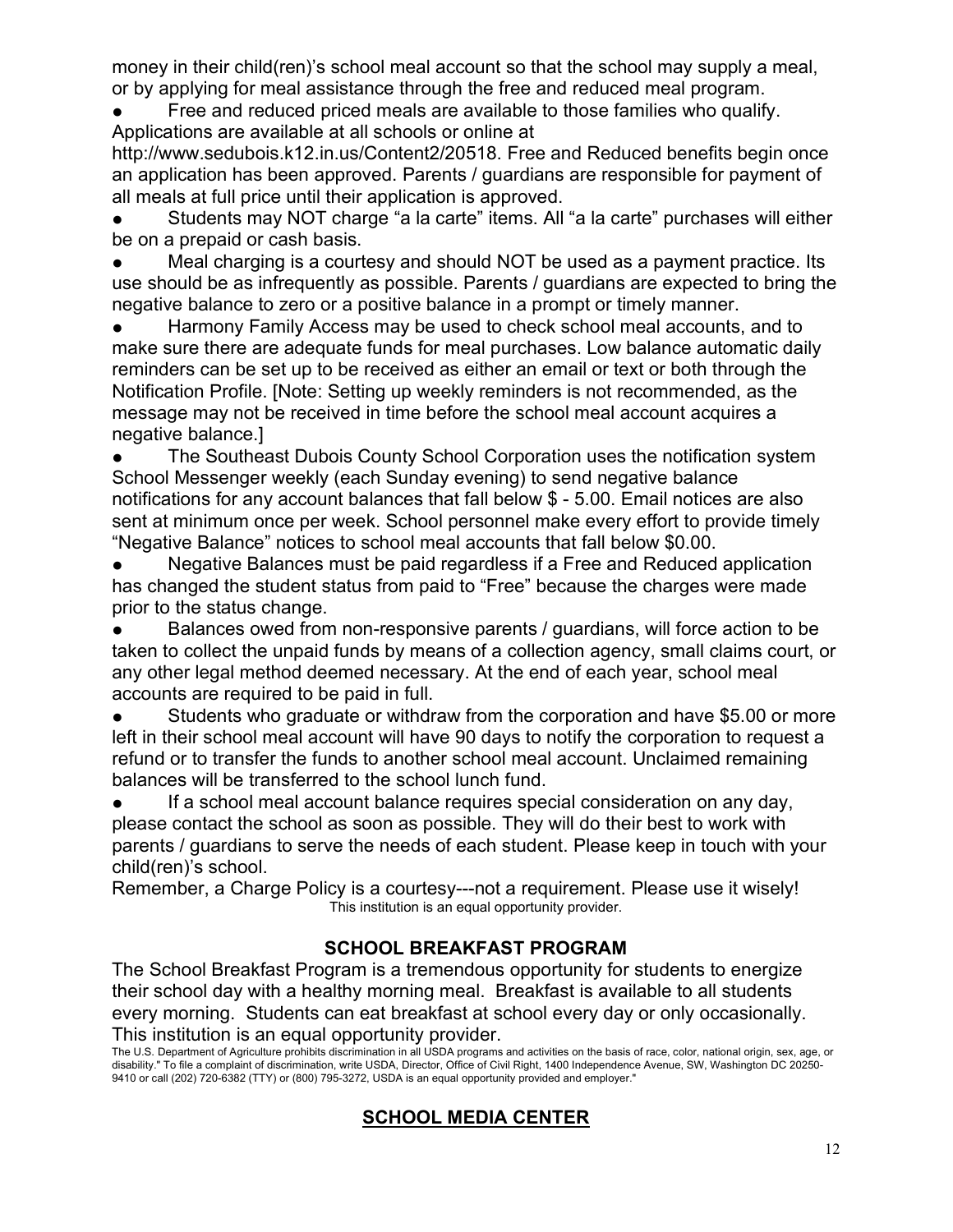Students are permitted to come to the Center at any time, provided they have permission from a teacher and if the school media personnel are in the media center for supervision. At all times a quiet atmosphere of industrious activity is sought. Accelerated Reader tests, use of the card catalog, and internet use are supervised by the school media personnel.

Students are responsible for all library materials issued to them during the school year. Library materials, which are lost or damaged, must be paid in full by the end of the year. Parents will be asked to pay the replacement cost of the lost or damaged materials. If lost library materials are found, a refund will be issued.

#### School Technology

The use of technology is recognized as an important tool, which will strengthen the skills being taught at Pine Ridge Elementary. The instructional use of the Internet will be guided by the School Board's Student Network and Internet Acceptable Use and Safety policy. Students in Preschool through fourth grade use technologies such as computer software, teacher directed Internet activities, computer lab drill activities for remediation and enrichment, word processing and other programs to master the concepts presented in math, language arts, social studies and the sciences. Teachers also have access to digital cameras, scanners, high speed internet access and the Pine Ridge Web Site. All of the classrooms have LCD projectors mounted from the ceiling. Recently document cameras have been installed in some of the classrooms replacing old overhead projectors.

Ensuring that certain technology standards are followed, the Pine Ridge Technology Committee has a developed a set of Expectations and Standards for classroom teachers to use when developing lessons involving technology. Teachers of grades three and four also follow the NCLB Student Technology Literacy Proficiency Checklist. These standards are:

- ∙ Basic Operations/Technology Use and Concepts,
- ∙ Social, Ethical, and Human Issues,
- ∙ Communication Tools,
- ∙ Keyboarding,
- ∙ Multimedia, and
- ∙ Research Tools.

#### DISCIPLINE

It is necessary that children learn to develop self-discipline in order to further their learning. We ask that you discuss with your children the importance of and need for good behavior and a good attitude at school. Students who do not follow rules or practice acceptable behavior will be sent to the office. If problems continue, parents will be called to schedule a conference to help resolve the problem.

 Each classroom teacher has defined a set of rules and procedures each child is expected to follow. These rules vary from teacher to teacher and according to the age and grade of the child. In addition, general school rules and procedures are established as guidelines for student behavior outside of the regular classroom setting.

 Our classrooms practice the Clip Chart method of discipline. It is a very simple yet effective method of discipline. A student can either clip up (doing what is right) or clip down (not practicing a desired behavior) throughout the day. As a student clips down, the severity of the punishment increases. Examples of this may be as simple as reflecting on what is appropriate to being sent to visit Mr. Haas. As a student clips up,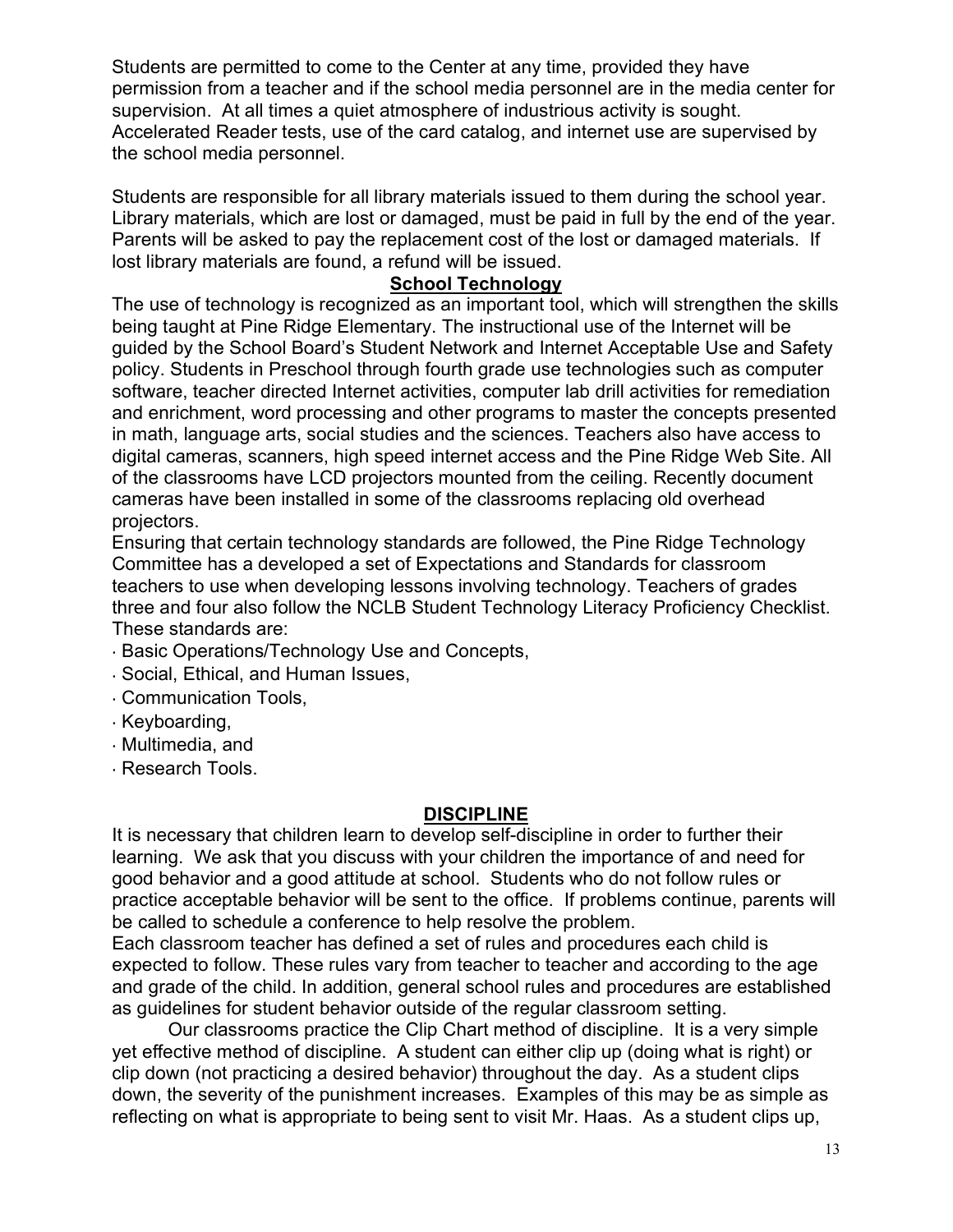they not only get the praise that they deserve from the staff member who recognized their good deed, but it also reinforces doing what is expected.

# Severe Events

#### If the student is involved in any of the following, he or she immediately skips all steps and goes straight to the principal.

- 1. Fighting
- 2. Vandalism
- 3. Stealing
- 4. Abusive Language
- 5. Willful Disrespect
- 6. Threats to oneself
- 7. Threats to others
- 8. \*Bullying
- 9. Possession of illegal/harmful items

#### Bullying

 Pine Ridge Elementary School is committed to providing a safe, positive, productive, and nurturing educational environment for all of its students. The corporation encourages the promotion of positive interpersonal relations between members of the school community. Bullying behavior toward a student, whether by other students, staff, or third parties is strictly prohibited and will not be tolerated. This prohibition includes physical, verbal, and psychological abuse as provided herein. The corporation will not tolerate any gestures, comments, threats, or actions which cause or threaten to cause bodily harm or personal degradation. This policy applies when a student is on school grounds immediately before or during school hours, immediately after school hours, or at any other time when the school is being used by a school group; off school grounds at a school activity, function, or event; traveling to or from school or a school activity, function, or event; or, using property or equipment provided by the school. Additionally, this policy applies regardless of the physical location when:

A. The individual committing the bullying behavior and any of the intended targets of the bullying behavior are students attending a school within the Corporation; and

B. The bullying behavior results in a substantial interference with school discipline or an unreasonable threat to the rights of others in safe and peaceful learning environment. Southeast Dubois County School Corporation Bullying as defined in State law means overt, unwanted, repeated acts or gestures, including verbal or written communications transmitted, physical acts committed, aggression, or any other behaviors committed by a student or group of students against another student with the intent to harass, ridicule, humiliate, intimidate, or harm the other student and create for the target student an objectively hostile school environment that:

A. Places the targeted student in reasonable fear of harm to the targeted student's person or property;

B. Has a substantially detrimental effect on the targeted student's physical or mental health; C. Has the effect of substantially interfering with the targeted student's academic

#### performance; or

D. Has the effect of substantially interfering with the targeted student's ability to participate in or benefit from the services, activities, and privileges provided by the school This type of behavior is a form of harassment, although it need not be based on any of the legally protected characteristics, such as gender, race, color, national origin, marital status, or disability. It would include, but not be limited to, such behaviors as stalking, intimidating, menacing, coercion, name-calling, taunting, making threats, and hazing.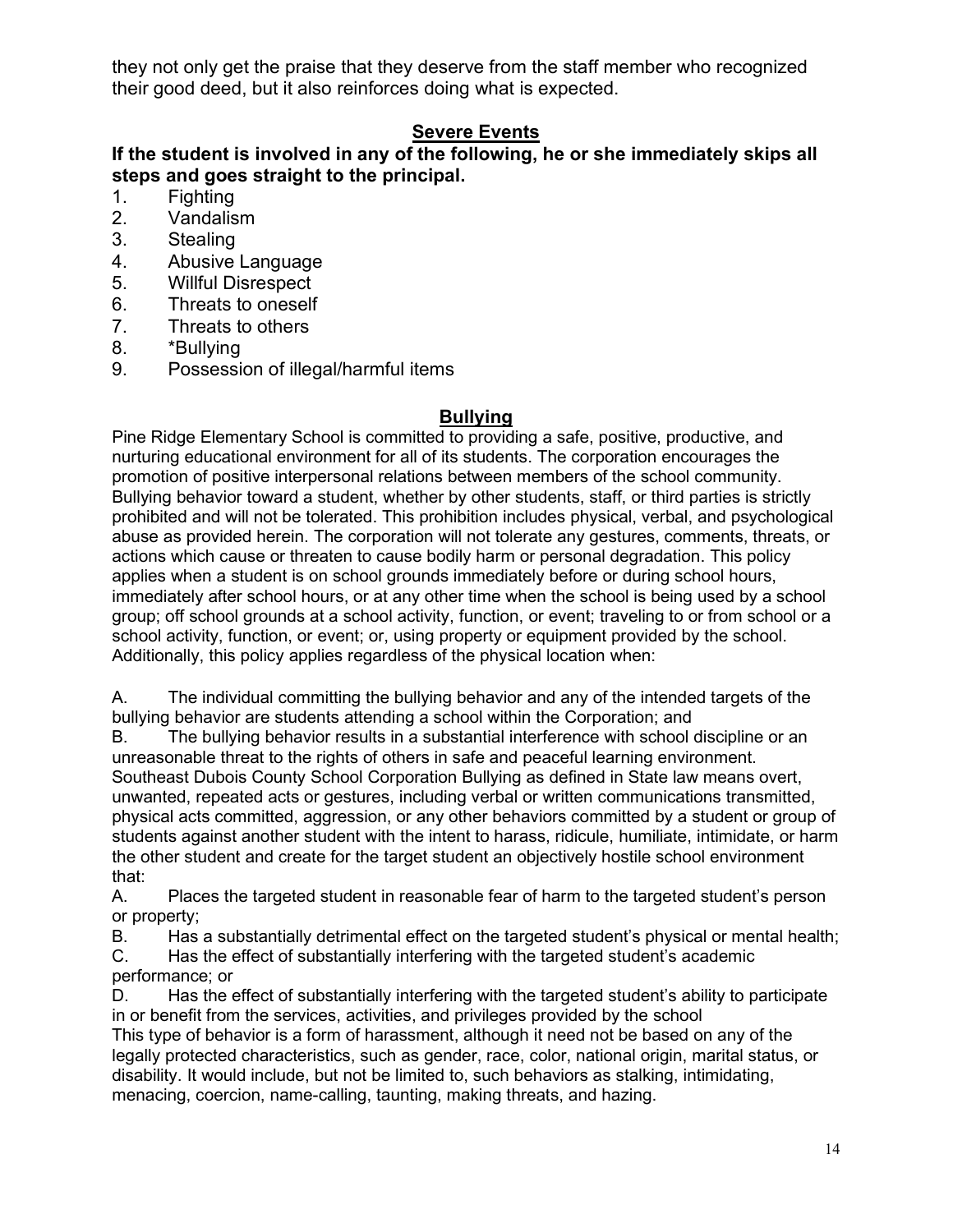Any student who believes s/he has been or is currently the victim of bullying should immediately report the situation to the building principal or assistant principal, or the Superintendent. The student also may report concerns to a teacher or counselor who will be responsible for notifying the appropriate administrator or corporation official. Complaints against the building principal should be filed with the Superintendent. Complaints against the Superintendent should be filed with the Board President.

Every student is encouraged, and every staff member is required, to report any situation that they believe to be bullying behavior directed toward a student. Reports may be made to those identified above.

All complaints about bullying behavior that may violate this policy shall be promptly investigated. If the investigation finds an instance of bullying behavior has occurred, it will result in prompt and appropriate disciplinary action, up to and including expulsion for students, up to discharge for employees, exclusion for parents, guests, volunteers, and contractors, and removal from any officer position and/or a request to resign for Board members. Bullying acts may be reported to law enforcement officials.

The complainant shall be notified of the findings of the investigation and, as appropriate, any remedial action that has been taken to the extent disclosure is permitted by law.

Retaliation against any person who reports, is thought to have reported, files a complaint, or otherwise participates in an investigation or inquiry concerning allegations of bullying is prohibited and will not be tolerated. Such retaliation shall be considered a serious violation of Board policy and independent of whether a complaint is substantiated. Suspected retaliation should be reported in the same manner as bullying. Making intentionally false reports about bullying for the purpose of getting someone in trouble is similarly prohibited and will not be tolerated. Retaliation and intentionally false reports may result in disciplinary action as indicated above. For a definition of and instances that could possibly be construed as hazing, consult Policy 5516.

Retaliation against any person who reports, is thought to have reported, files a complaint, or otherwise participates in an investigation or inquiry concerning allegations of bullying is prohibited and will not be tolerated. Such retaliation shall be considered a serious violation of Board policy and independent of whether a complaint is substantiated. Suspected retaliation should be reported in the same manner as bullying. Making intentionally false reports about bullying for the purpose of getting someone in trouble is similarly prohibited and will not be tolerated. Retaliation and intentionally false reports may result in disciplinary action as indicated above.

#### **Confidentiality**

To the extent appropriate and/or legally permitted, confidentiality will be maintained during the investigation process. However, a proper investigation will, in some circumstances, require the disclosure of names and allegations.

#### Safe School Committee

In accordance with state law, there shall be a safe school committee in each school within this corporation. (See policy 8400-School Safety).The superintendent is directed to develop administrative guidelines to implement this policy. Guidelines shall include reporting and investigative procedures, as needed. The complaint procedure established by the superintendent shall be followed.

Counseling, corrective discipline, and/or referral to law enforcement will be used to change the behavior of the perpetrator. This includes appropriate interventions, restoration of a positive climate, and support for victims and others impacted by the violation.

As in all matters of discipline, the principal shall determine the consequences for each instance of bullying behavior based on the particular situation. Consequences may include, but are not limited to, one or more of any of the following: Loss of privileges, being sent to the principal, parent notification, being sent home, suspension, signing of a behavior contract by the student and/or parent(s), dismissal from school. Continued violations will result in further disciplinary action. The following are suggested guidelines for each of the buildings within the corporation.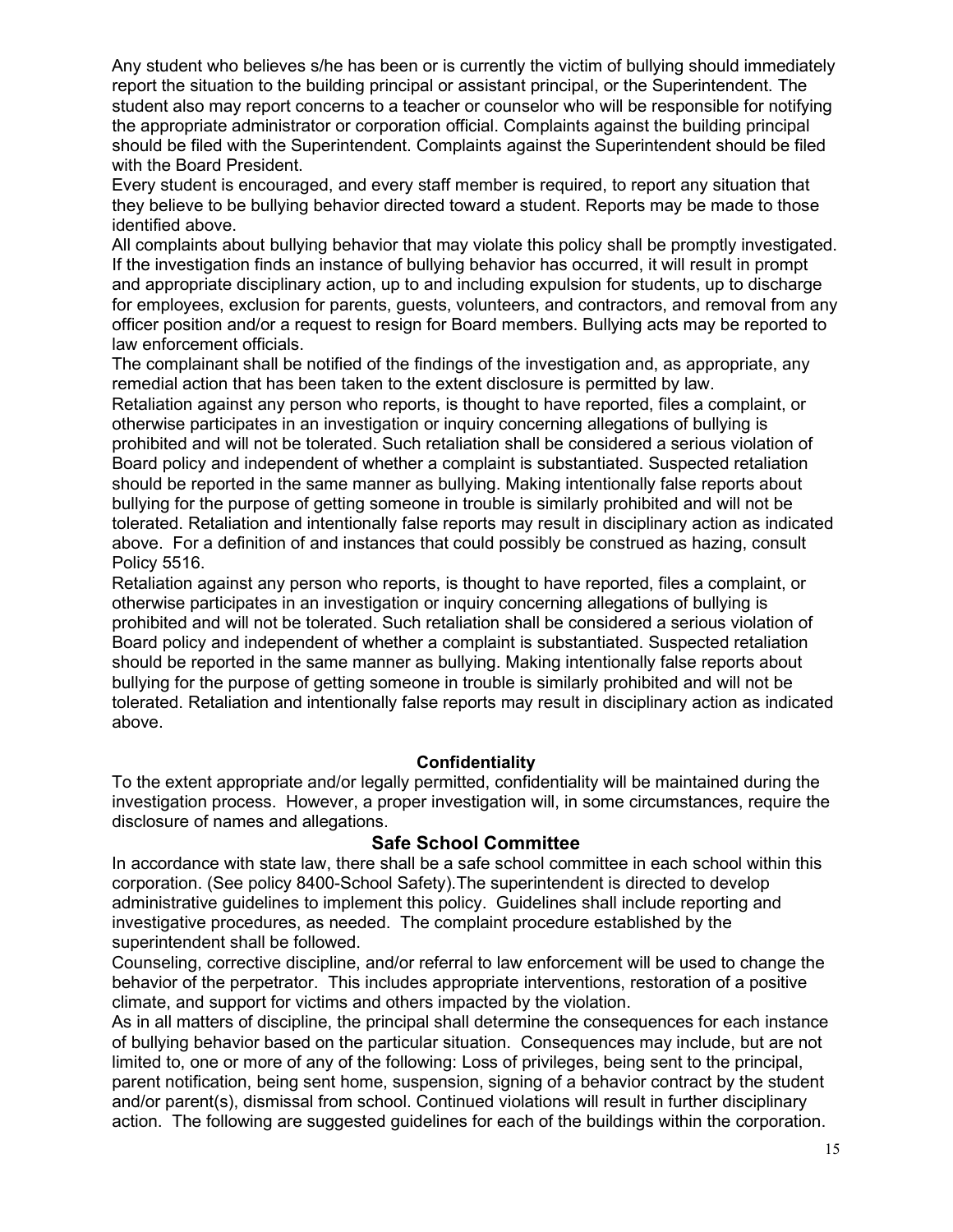#### Pine Ridge Elementary

First incident: If a classroom teacher is made aware of bullying behavior or receives a report involving bullying behavior, the teacher will meet with the student exhibiting the inappropriate behavior. The student is given a warning and told that if the bullying happens again, their parents will be called. If the school is made aware of bullying that is occurring due to the use of electronic devices outside of school, parents will be called.

\* If the bullying is severe in nature, the student is immediately referred to the principal. Severe bullying is anything that is threatening the physical or emotional safety of the students or if the offense is sexual in nature.

Second incident: The second time that a child exhibits bullying behavior, the teacher will call the student's parents and the social worker/counselor will also meet with the victim and call parents as necessary. The student exhibiting the inappropriate behavior will miss at least one recess or have one lunch detention.

Third incident: The student is sent to the principal. The principal will call the student's parents and the student will miss at least 3 recesses or have 3 lunch detentions.

Fourth incident: The principal will convene a conference with the student, student's parents, teacher, principal, and social worker/counselor. The student will receive at least ½ day in school suspension.

Bullying fosters a climate of fear and disrespect that can seriously impair the physical and psychological health of its victims and create conditions that negatively affect learning. Bullying includes unwanted, aggressive behavior that involves a real or perceived power imbalance. The behavior is repeated, or has the potential to be repeated, over time. The imbalance of power involves the use of physical strength, or popularity to access embarrassing information to control or harm others. Bullying can occur anywhere (in-school or outside of school) and at any time – both during and after school hours. Bullying can include physical bullying, verbal bullying, social/relational bullying, and electronic/written communication. Physical bullying involves hurting a person's body or possessions. It includes

hitting/kicking/punching, spitting, tripping or pushing, taking or breaking someone's things, and making mean or rude hand gestures.

Verbal bullying involves saying mean things. It can include teasing, name-calling, inappropriate sexual comments, taunting, or threatening to cause harm.

Social/relational bullying involves hurting someone's reputation or relationships. Social bullying involves telling other children not to be friends with someone, leaving someone out on purpose, spreading rumors about someone, or embarrassing someone in public.

Electronic/written communication involves cyber-bullying, collective or group note writing, any bullying undertaken through the use of electronic devices (computer, cell phones). Considerations in determining if the behavior meets the definition of bullying:

The history between the individuals. Have there been past conflicts? Have these individuals had a dating relationship? (This may not be considered bullying)

Power differential. Is there an imbalance of power? (Power imbalance is not limited to physical strength.)

Repetition. Has this or a similar incident happened before? Is the individual worried that it may happen again?

Are any of the individuals involved with a gang? (This may result in interventions different from bullying.)

To help students and parents feel more comfortable in reporting instances of bullying, we will again be utilizing a phone reporting system. Parents and students can call and leave a voice mail detailing incidents of bullying. For students and parents at Forest Park, call 367-1831 ext. 4205; Cedar Crest 634-2006 ext. 2006; Pine Ridge 326-2324 ext. 3109, Ferdinand Elem 367- 2721 ext. 1009. Persons who report may remain anonymous.

#### STUDENT DRUG AND ALCOHOL OFFENSES

No student shall distribute, dispense, possess, use or be under the influence of any alcoholic beverages, malt beverage, or fortified wine or other intoxicating liquor or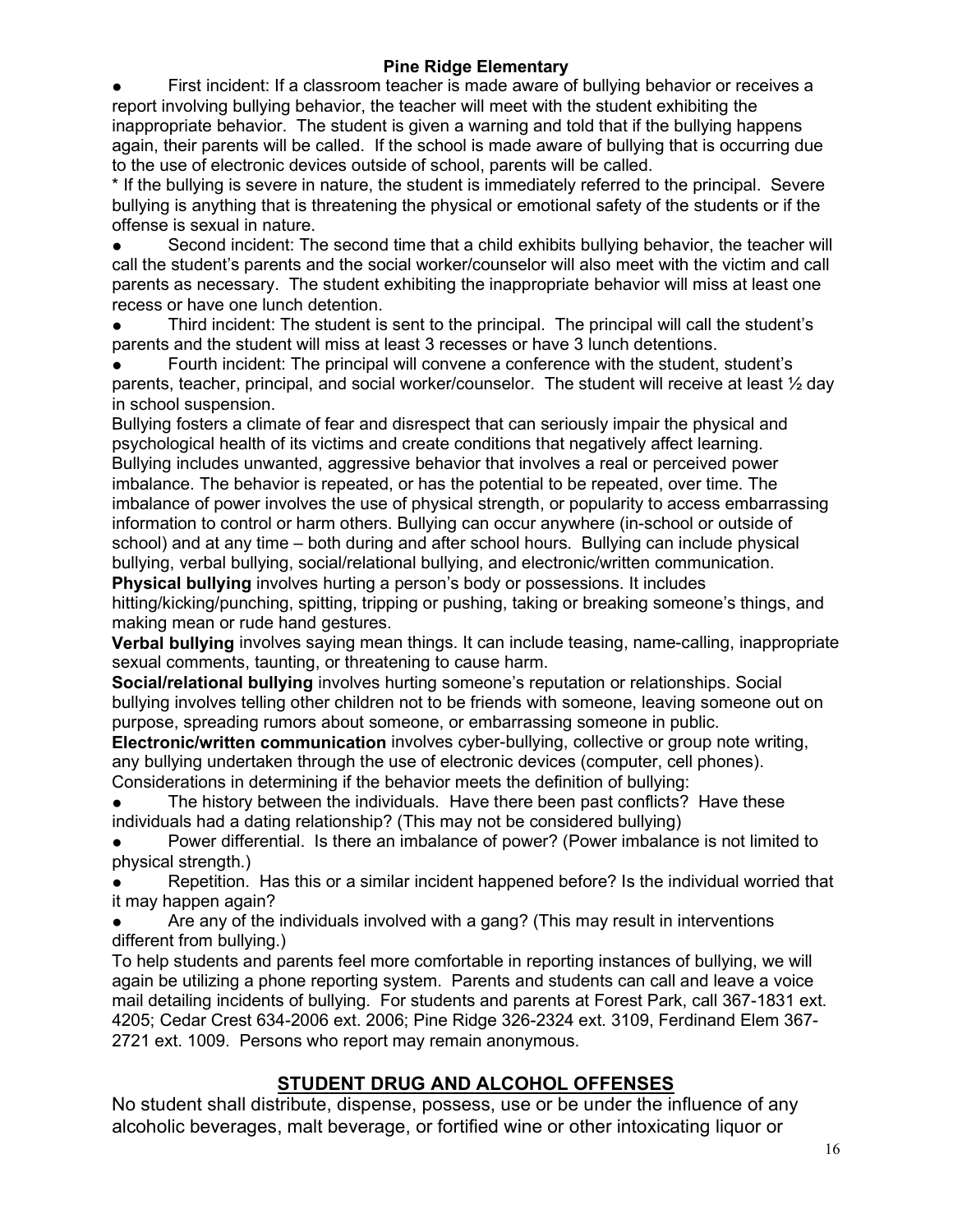unlawfully manufacture, distribute, dispense, possess or use or be under the influence of any narcotic drug, hallucinogenic drug, amphetamine, barbiturate, marijuana, anabolic steroid or any other controlled substance, as defined in Schedules I through IV of Section 202 of the Controlled Substance Act (21 U.S.C. 812) and as further defined by regulation at 21 C.F.R. 1300.11 through 1300.1 S before, during or after school hours at school or in any other school district location as defined below. "School district location" means in any school building or on any school premises; on any school-owned vehicle or in any other school-approved vehicle used to transport students to and from school or school activities; off school property at any schoolsponsored or school-approved activity, event, or function, such as a field trip or athletic event, where students are under the jurisdiction of the school district.

A student who violates the terms of this policy may, at the discretion of the administration: be suspended or expelled from school; be required to satisfactorily participate in a drug abuse assistance or rehabilitation program; or be subject to a combination of the above.

Sanctions against students shall be in accordance with prescribed school district administrative regulations and procedures.

#### Discipline Practices

Each teacher and any of the other school personnel shall, when pupils are under their charge, have the right to take any action, which is then reasonably necessary to carry out, or to prevent an interference with, the educational function of which they are in charge. Teachers and other school personnel may not suspend students from school, and removal of a student from any educational function within the supervision of a teacher or any of the other school personnel may not extend for a period of more than (1) day unless the removal is treated as a suspension under Section 6 (IC 20-8.1 -5-6). (See below. \*)

Each principal may take any action concerning his school or any school activity within his jurisdiction, which is reasonably necessary to carry out or prevent interference with an educational function or school purposes. Such action may include established written rules and standards to govern student conduct. Similarly, the superintendent, or his administrative staff with his approval, may take any action with respect to all schools within the superintendent's jurisdiction, which is reasonably necessary to carry out or prevent interference with an educational function or school purposes.

The types of disciplinary action, which may be taken, include, but are not limited, to the following:

- 1. Loss of recess privileges
- 2. Counseling with students
- 3. Conferences with parents
- 4. Assigning students additional work
- 5. Isolation seating
- 6. Rearranging class schedules in-school suspension
- 7. Detention requiring attendance after school hours -Saturday school
- 8. Restriction of extracurricular activity
- 9. Corporal punishment
- 10. Suspension
- 11. Expulsion

The following information is taken from the Indiana Code: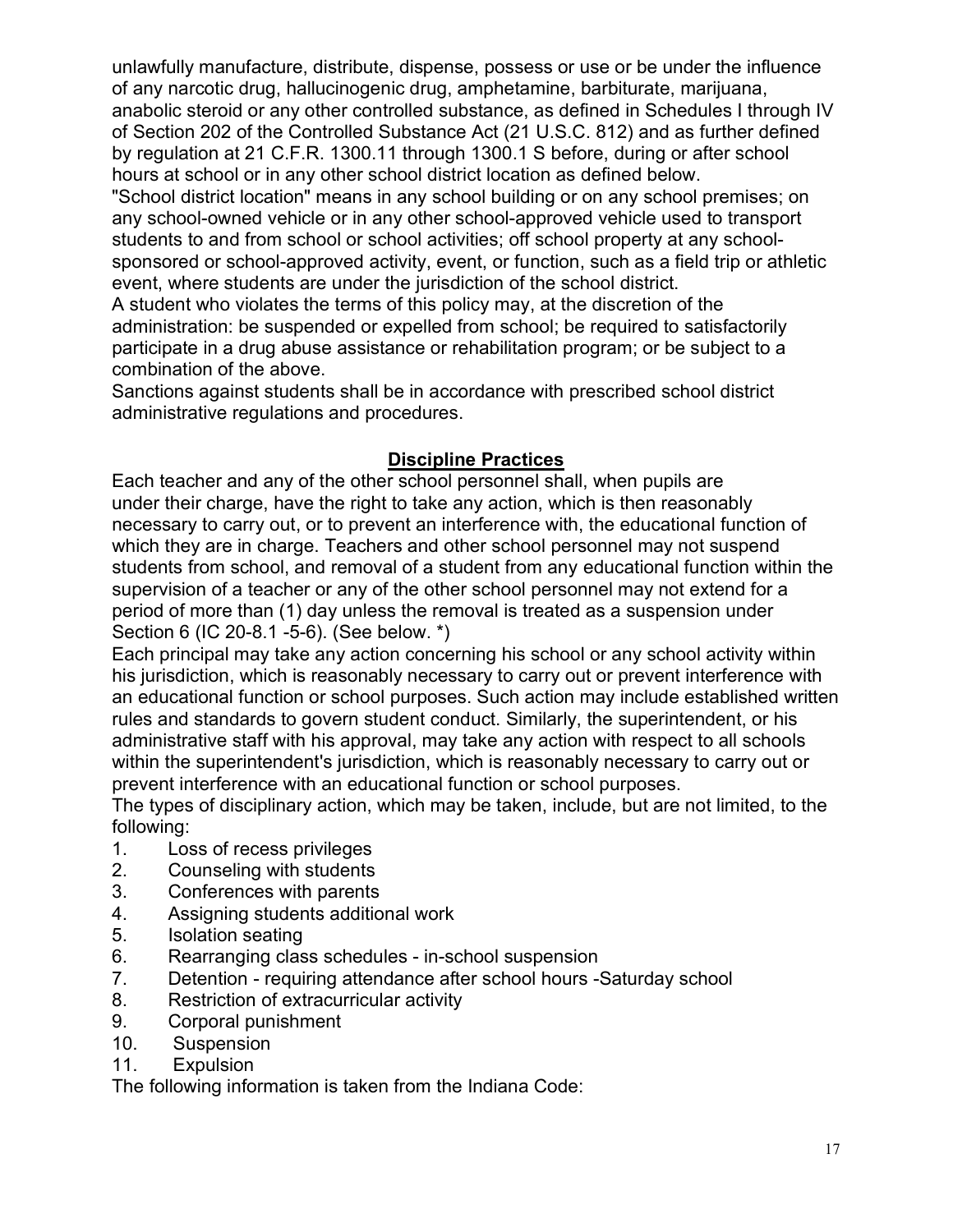#### \*20-8.1-5-4. Ground for expulsion or suspension - (a) The grounds for expulsion or suspension in subsection (b) apply when a student is:

(1) On school grounds immediately before, during, and immediately after school hours and at any other time when the school is being used by a school group;

(2) Off school grounds at a school activity, function, or event; or

(3) Traveling to or from school or a school activity, function, or event.

The following types of student conduct constitute grounds for expulsion or suspension subject to the procedural provisions of this chapter:

(4) Using violence, force, noise, coercion, threat, intimidation, fear, passive resistance, or other comparable conduct constituting an interference with school purposes, or urging other students to engage in such conduct. The following enumeration is illustrative of the type of conduct prohibited by this subdivision:

(A) Occupying any school building, school grounds, or part thereof with intent to deprive others of its use.

(B) Blocking the entrance or exits of any school building or corridor or room there in with intent to deprive others of lawful access to or from, or use of the building, corridor, or room.

(C) Setting fire to or substantially damaging any school building or property.

 (D) Firing, displaying or threatening use of firearms, explosives, or other weapons on the school premises for any unlawful purpose.

 (E) Prevention of or attempting to prevent by physical act the convening or continued functioning of any school or educational function, or of any lawful meeting or assembly on school property.

 (F) Continuously and intentionally making noise or acting in any manner so as to interfere seriously with the ability of any teacher or any of the other school personnel to conduct the educational function under his supervision.

This subdivision shall not, however, be construed to make any particular student conduct aground for expulsion where such conduct is constitutionally protected as an exercise of free speech or assembly or other right under the Constitution of Indiana or the United States.

(2) Causing or attempting to cause substantial damage to school property, stealing or attempting to steal school property of substantial value, or repeatedly damaging or stealing school property of small value.

(3) Intentionally causing or attempting to cause substantial damage to valuable private property, stealing or attempting to steal valuable private property, or repeatedly damaging or stealing private property.

(4) Intentionally causing or attempting to cause physical injury or intentionally behaving in such away as could reasonably cause physical injury to any person. Self-defense or reasonable action undertaken on the reasonable belief that it was necessary to protect some other person does not, however, constitute a violation of this provision.

(5) Threatening or intimidating any student for the purpose of, or with the intent of obtaining money or anything of value from the student.

(6) Knowingly possessing, handling, or transmitting a knife or any other object that can reasonably be considered a weapon.

(7) Knowingly possessing, using, transmitting, or being under the influence of any narcotic drug, hallucinogenic drug, amphetamine, barbiturate, marijuana, alcoholic beverage, or intoxicant of any kind. Use of a drug authorized by a medical prescription from a physician is not a violation of this subdivision.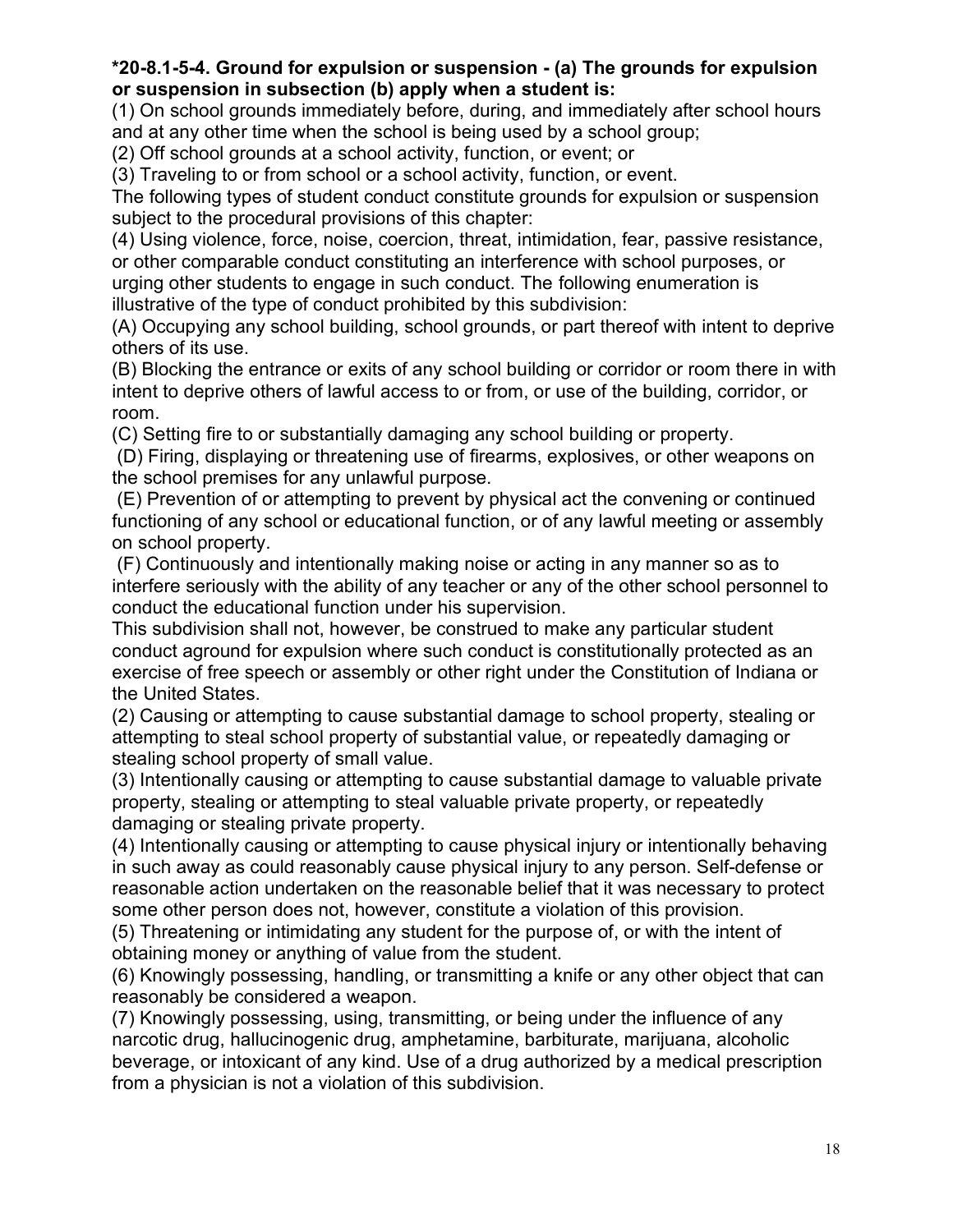(8) Engaging in the unlawful selling of a controlled substance or engaging in a criminal law violation that constitutes a danger to other students or constitutes an interference with school purposes or an educational function.

(9) Failing in a substantial number of instances to comply with directions of teachers or other school personnel during any period of time when the student is properly under their supervision, where the failure constitutes an interference with school purposes or an educational function.

(10) Engaging in any activity forbidden by the laws of Indiana that constitutes an interference with school purposes or an educational function.

(11) Violating or repeatedly violating any rules that are reasonably necessary in carrying out school purposes or an educational function and validly adopted under sections 2 and 3 (20-8.1-5-2 and 20-8.1-5-3) of this chapter.

 (c) In addition to the grounds for expulsion or suspension under subsection (b), a student may be expelled or suspended for engaging in unlawful activity on or off school grounds if the unlawful activity may reasonably be considered to be an interference with school purposes or an educational function.

(d) A student who must use a knife as part of an organized activity held by an organization that has been approved by the principal of the school is exempt from application of subsection (b)(6) so long as the knife is used as a part of or in accordance with the approved organized activity. (IC208.1-5-4, as added by Acts 1973, P.l. 218, & 1; Acts 1980, P.l. 146 & 10; P.l. 202-1985, & 2; P.l.

203-1985, & 1.)

20-8.1-5-5. Grounds for exclusion - Any student may be excluded from school in the following circumstances, subject to the procedural provisions of this chapter:

(1) If the student's immediate removal is necessary to restore order or to protect persons on school corporation property. This includes conduct off school property if the student's presence in school would constitute an interference with an educational function or school purposes.

(2) If the student's legal settlement is not in the attendance area of the excluding school corporation, if no transfer has been granted by the school corporation or has been ordered by the state board of education, if no agreement has been made to pay cash tuition or no tuition has been paid under an agreement, and if no other governmental entity is obligated to pay transfer tuition to the excluding school corporation. An exclusion under this subdivision is not, however, effective until the student's right to attend a public school of another school corporation has been established in accord with this subdivision. Another school corporation which is asserted to be the student's legal settlement, if known, and any governmental entity which it is asserted is obligated to pay the transfer tuition for the student, shall be obligated to pay the transfer tuition for the student, shall be made a party to the hearing. Appeals involving exclusion under this subdivision may not be taken to court, but to the state board of education, which shall determine the question of exclusion, and the school corporation in which the student is entitled to attend school in accord with the procedures set out in IC 20-8.1-6.1-10. (lC 20-8.1-5-5, as added by Acts 1973, P.l. 218 & 1; Acts 1976, P.l. 101 , & 9; Acts 1980, P.l. 146, & 11; P.l. 20-1984, & 93; P.l.

#### 196-1987,&2.)

20-8.1-5-6. Suspension - (a) Any principal may suspend a student for a period of no more than five (5) school days for conduct constituting grounds for expulsion or suspension as set out in section 4 (20-8.1-5-4) of this chapter.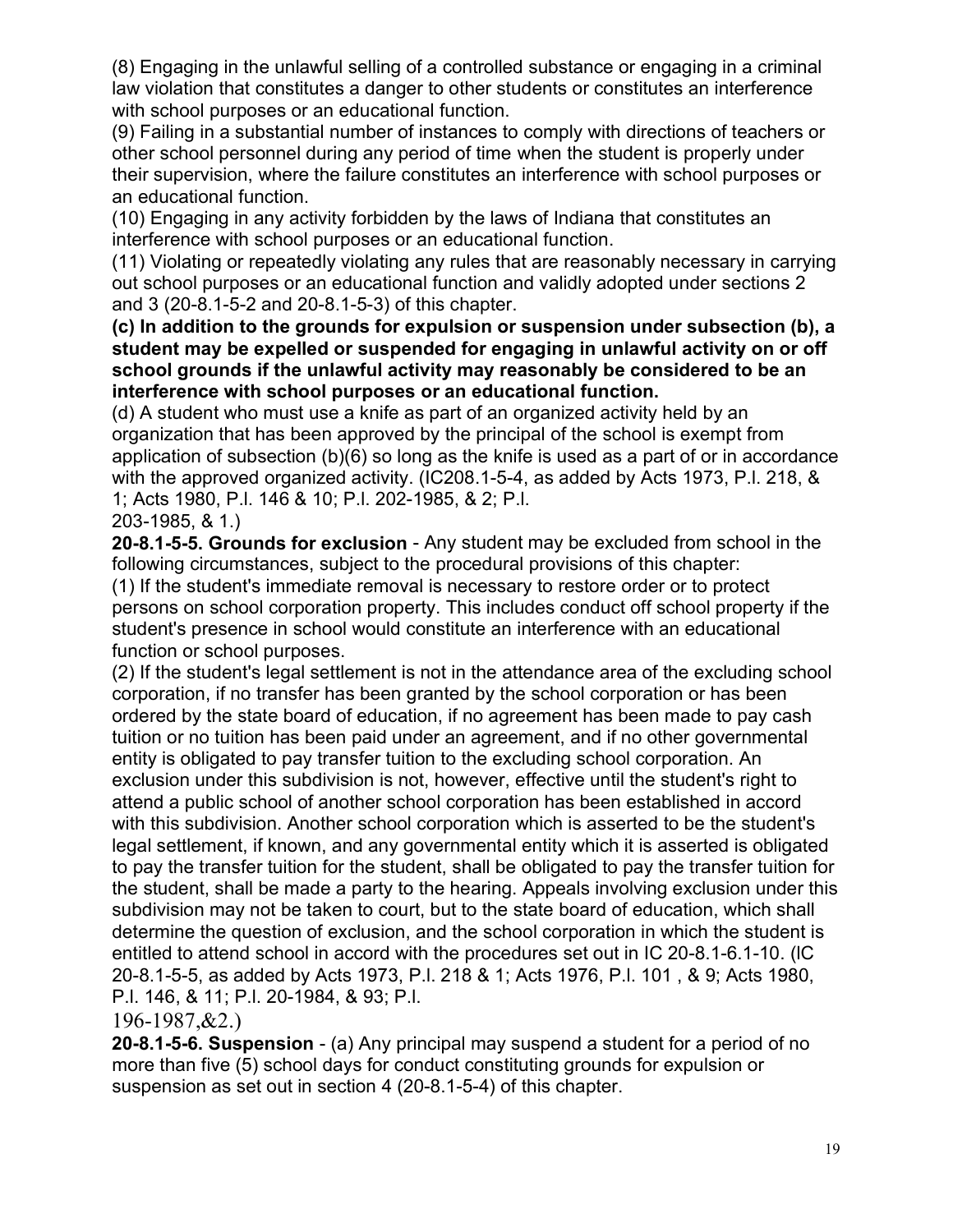Such suspension shall be made only after the principal has made an investigation thereof and has determined that such suspension is necessary to help any student or to prevent interference with an educational function or school purposes.

However, the student may be suspended by the hearing examiner until the date of the expulsion or exclusion hearing if the hearing examiner determines that this suspension is necessary under IC 20-8.1-5-12.

(b) No suspension may be made without affording the student an opportunity for an informal hearing. At the informal hearing the student is entitled to:

(1) A written or oral statement of the charges against him; &

(2) If he denies the charges a summary of the evidence against him; &

(3) An opportunity to explain his conduct.

The procedures provided in sections 8 through 12 (20-8.1-5-8- 20-8.1-5-12) of this chapter do not apply to suspensions made under this section.

(c) Notice and the informal hearing shall precede suspension of the student except where the nature of the misconduct requires immediate removal. In such a situation, the notice and informal hearing shall follow as soon as reasonably possible after the suspension.

(d) Within twenty-four (24) hours, or such additional time as is reasonably necessary, following a suspension, the principal shall send a written statement to the student's parent describing the student's conduct, misconduct or violation of any rule or standard and the reasons for the action taken. The principal shall make a reasonable effort to hold a conference with the parent before or at the time the student returns to school. Failure of the parent to participate in a conference with the principal does not justify extending the period of the student's suspension. (IC 20-8.1-5-6, as added by Acts 1973, P.l. 218 & 1; Acts 1976, P.l. 102, & 2; Acts 1980, P.l. 146, & 12; 1982, P.l. 129,&2.)

20-8.1-5-7. Other disciplinary actions - Participation by persons having care of dependent student.

(a) The superintendent, principal, any administrative personnel, or any teacher of the school corporation shall be authorized to take any action in connection with student behavior, in addition to the actions specifically provided in this chapter, reasonably desirable or necessary to help any student, to further school purposes, or to prevent an interference therewith, such action including such matters as:

(1) Counseling with a student or group of students;

(2) Conferences with a parent or group of parents;

(3) Assigning students additional work;

(4) Rearranging class schedules;

(5) Requiring a student to remain in school after regular school hours to do additional school work or for counseling; or (6) Restriction of extracurricular activity.

(b) The governing body of a school corporation may adopt rules that require a person having care of a dependent student to participate in any action taken under this chapter in connection with a student's behavior. The rules must include:

(1) Procedures for giving actual notice to the person having care of the dependent student;

 (2) Description of the steps that the person must take to participate in the school corporation's action: and

 (3) A description of the additional actions in connection with the student's behavior that are justified in part or in full if the person does not participate. (IC 20-8.1-5-7, as added by Acts 1973, P.l. 218, & 1; P.l. 118-1984, & 1.)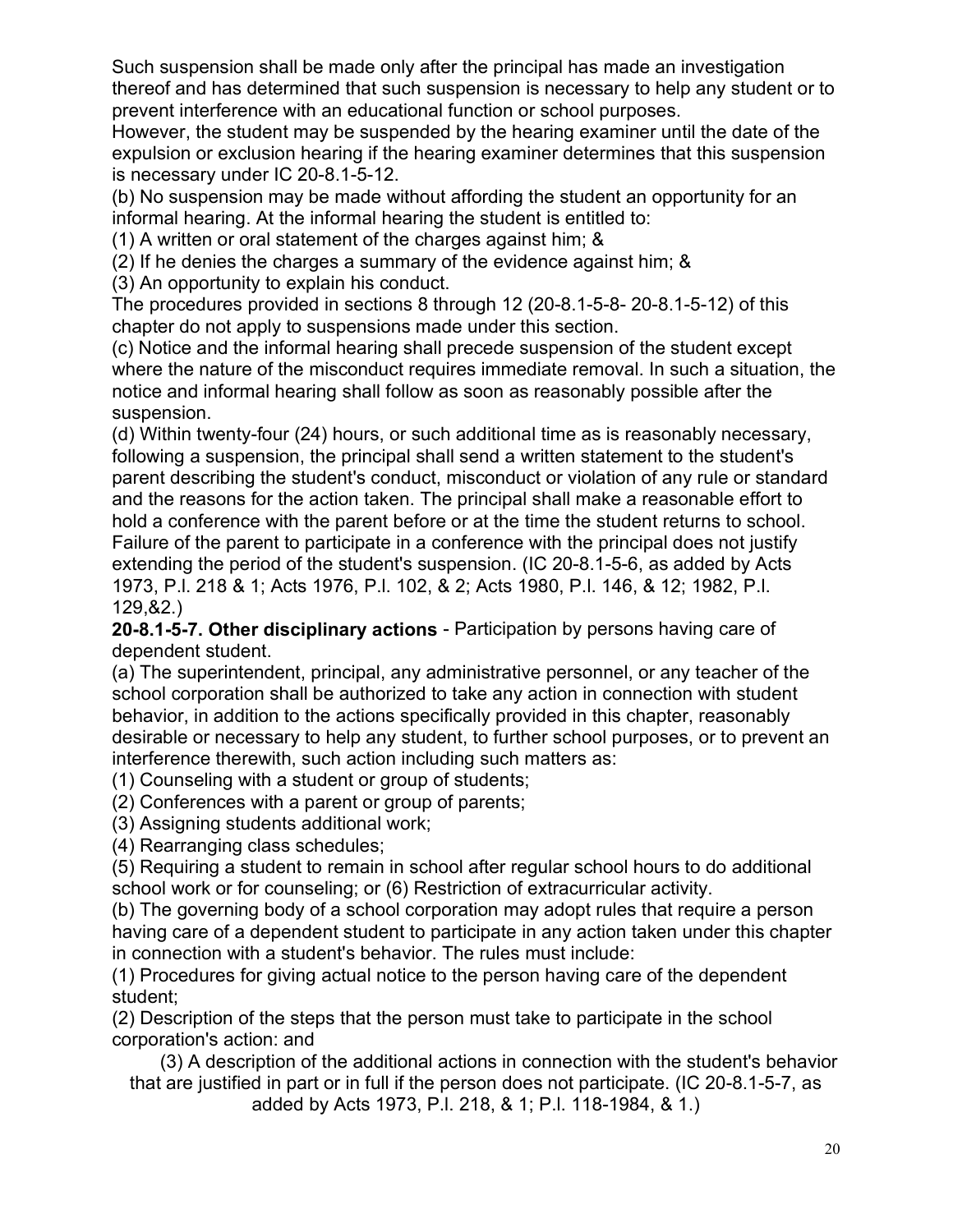# CIVIL RIGHT NON-DISCRIMINATION STATEMENTS

Southeast Dubois County School Corporation is committed to equal opportunity. It is an Equal Opportunity-Affirmative Action Employer and does not discriminate on the basis of age, race, color, religion, sex, handicapping conditions, or national origin, including limited English proficiency, in any employment opportunity. No person is excluded from participation in, denied the benefits of, or otherwise subjected to unlawful discrimination on such basis under any educational program or student activity.

If you have experienced discrimination in such educational programs or activities, written inquiries about procedures that are available and for consideration of complaints alleging such discrimination should be directed to The Administrative Assistant, Southeast Dubois County School Corporation, R. R. 3, Box 115, 244 West 15th Street, Ferdinand, IN 47532, (367-1653).

A copy of student and employee grievance procedure for handling of complaints alleging violations of Title IX is available for inspection at the school corporation office.

#### NOTIFICATION TO PARENTS REGARDING STUDENT RECORDS

Each building principal is the Custodian of Records and is responsible for the supervision of student records at the school.

Each student's records will be kept in a confidential file located at the student's school office. The information in a student's record file will be available for review only by the parents or legal guardian of a student, and eligible student who is eighteen (18) years of age or older, and those authorized by Federal law and Corporation regulations.

A parent or eligible student has the right to:

A. inspect and review the student's education records within forty-five (45) days after receipt of the request. The school has a form which can be used to submit a request. The Custodian of Records will notify the parent or eligible student of the time and place where the records can be inspected.

B. request amendments if the parent or eligible student believes the record is inaccurate, misleading, or otherwise in violation of the student's rights. The school has a form which may be used to identify which information in the record the parent or eligible student believes is inaccurate or misleading and to specify why it is inaccurate or misleading.

C. consent to disclosures of personally-identifiable information contained in the student's education records, except to those disclosures allowed by the law. The school's administrative guideline 8330 describes those exceptions and is available upon request.

D. challenge Corporation noncompliance with a parent's request to amend the records through a hearing. If the Custodian of Records decides not to amend the record, the parent or eligible student will be so notified and provided the opportunity for a hearing. Additional information concerning the hearing will be provided when notified of the opportunity for a hearing.

E. file a complaint with the U.S. Department of Education, 600 Independence Avenue, Washington, D.C. 20202.

F. obtain a copy of the Corporation's Policy 8330 and AG 8330 on student records.

In addition to school officials with a legitimate educational purpose, the Board may disclose personally identifiable information from the education records of a student without obtaining prior written consent of the parents or the eligible student: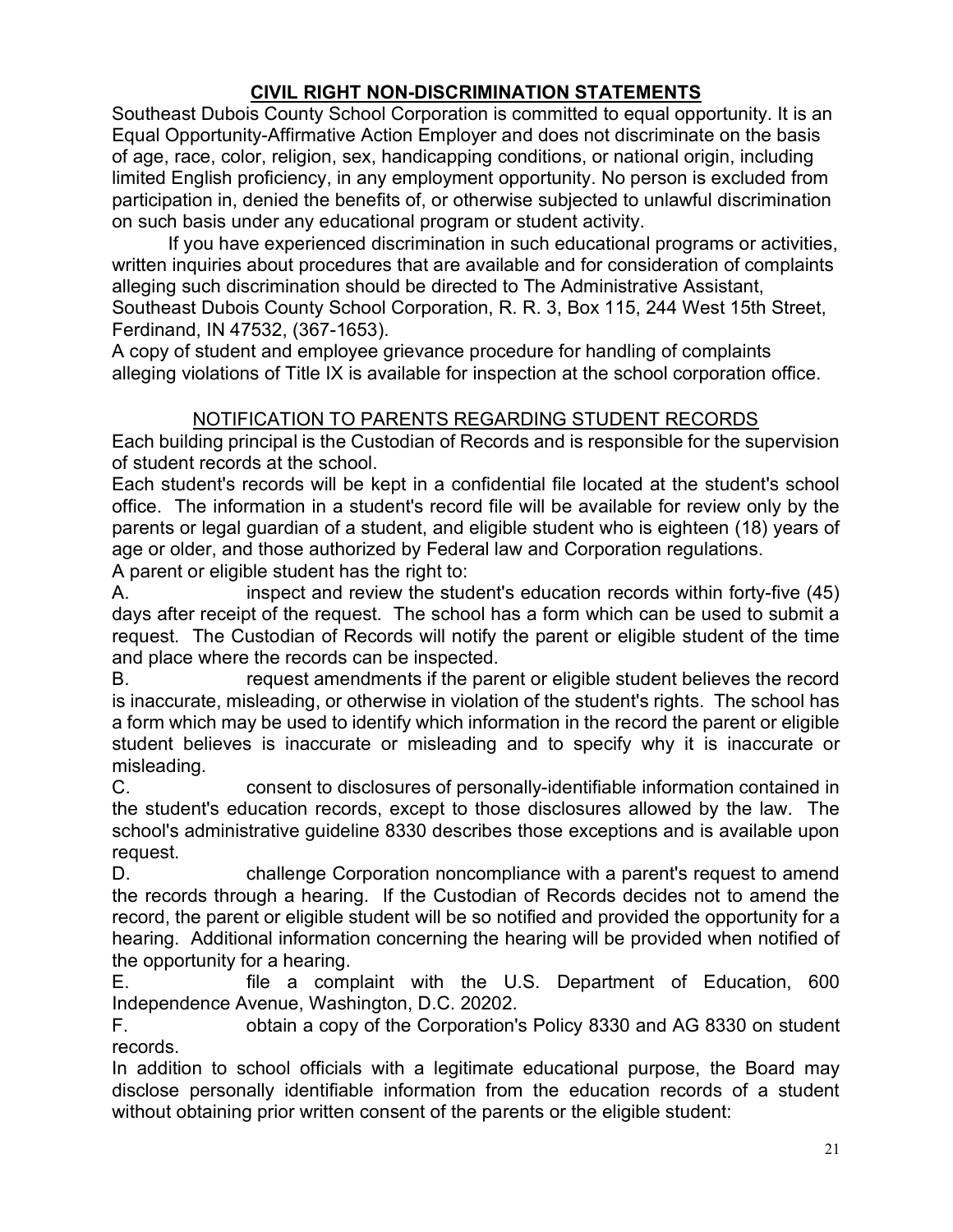A. to officials of another school, school system, or institution of postsecondary education where the student seeks or intends to enroll, or where the student is already enrolled if the disclosure is for purposes related to the student's enrollment or transfer, subject to the requirements of C.F.R. 99.34.

B. to authorized representatives of the U.S. Comptroller General, the U.S. Attorney General, the U.S. Secretary of Education, or State and local educational authorities, such as the Indiana Department of Education. Disclosures under this provision may be made, subject to the requirements of 34 C.F.R. 99.35, in connection with an audit or evaluation of Federal- or State-supported education programs, or for the enforcement of or compliance with Federal legal requirements that relate to those programs. These entities may make further disclosures of personally identifiable information to outside entities that are designated by them as their authorized representatives to conduct any audit, evaluation, or enforcement or compliance activity on their behalf.

C. in connection with financial aid for which the student has applied or which the student has received, if the information is necessary to determine eligibility for the aid, determine the amount of the aid, determine the conditions of the aid, or enforce the terms and conditions of the aid.

D. to organizations conducting studies for, or on behalf of, the school, in order to: (1) develop, validate, or administer predictive tests; (2) administer student aid programs; or (3) improve instruction.

E. to accrediting organizations to carry out their accrediting functions.

F. to parents of an eligible student if the student is a dependent for IRS tax purposes.

G. to comply with a judicial order or lawfully issued subpoena.

H. to State and local officials or authorities in the juvenile justice system as it pertains to the system's ability to effectively serve, prior to adjudication, the student whose records were released, upon certification that the information will not be unlawfully released to third parties.

I. to appropriate officials in connection with health or safety emergencies

J. information the school has designated as "directory information," as defined below, and subject to the restrictions explained below.

 The Corporation has established the following information about each student as "directory information":

Each year the Corporation will provide public notice to students and their parents of its intent to make available, upon request, certain information known as "directory information". The Board designates as student "directory information": a student's name; address; telephone number; date and place of birth; photograph; major field of study; participation in officially-recognized activities and sports; height and weight, if a member of an athletic team; dates of attendance; date of graduation; awards received; honor rolls; scholarships; memberships.

The Corporation will make the above information available upon a legitimate request unless a parent, guardian, or eligible student notifies the School in writing within 10 days (refer to Policy 8330) from the date of this notification that s/he will not permit distribution of any or all such information.

#### NOTICE OF RESTRICTION TO RELEASE DIRECTORY INFORMATION TO MILITARY REPRESENTATIVES

Release of Student Directory Information by the high school to recruiting representatives of the various military services and academies are required by State law. (IC 20-10.1- 29-3) A parent or a student has the right to restrict the release of such information to the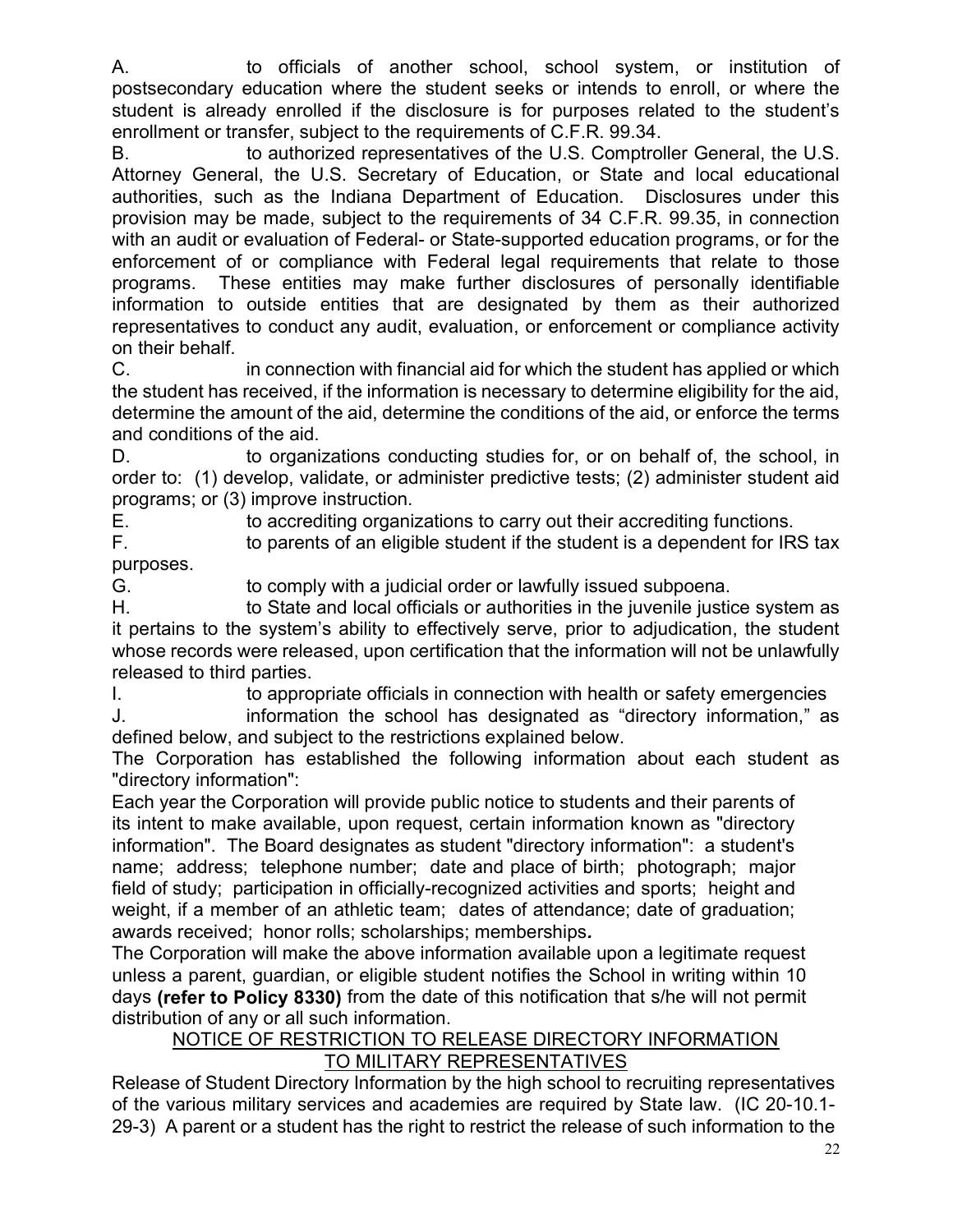military recruiting representatives if the parent or student signs a written request by the end of the student's sophomore year in high school.

RIGHT TO FILE A COMPLAINT WITH THE U.S. DEPARTMENT OF EDUCATION Any parent or student who believes that the School Corporation has failed to comply with the Family Education Rights and Privacy Act (FERPA) or the Protection of Pupil Rights Amendment (PPRA) with regard to student records, may file a complaint directly with the following:

> Family Policy Compliance Office U.S. Department of Education, 400 Maryland Avenue, S.W. Washington, D.C. 20202-4605.

#### HARRASSMENT

Title IX of the Education Amendments of 1972 prohibits discrimination on the basis of sex (gender) in educational programs and activities. All public schools receiving any Federal funds must comply with Title IX. Under Title IX, discrimination on the basis of sex can include sexual harassment or sexual violence, such as rape, sexual assault, sexual battery, and sexual coercion.

The Southeast Dubois County School Corporation does not tolerate sexual harassment or sexual violence in any form. Contact a teacher, counselor, assistant principal, or principal if you believe you have been the victim of sexual harassment or sexual violence. You may also contact the superintendent's office at  $432 \text{ E } 15^{\text{th}}$  Street, Ferdinand, IN 47532. The School Corporation has identified Elaine Kreilein as the School Corporation's Title IX coordinator who will be responsible for ensuring that the Corporation complies with and carries out its responsibilities under Title IX, including investigation of complaints alleging noncompliance with Title IX. The Title IX coordinator is located at Cedar Crest Intermediate School at 4770 S State Rd 162, Huntingburg, IN 47542 and may be reached at (812)634-2006.

The School will respond promptly and effectively to all complaints of sexual harassment and/or sexual violence. Even if the complainant does not want the school to take any action, an investigation will take place to determine what occurred and then take appropriate steps to resolve the situation. The investigation will be initiated within one (1) business day of a report and will ordinarily be completed within thirty (30) calendar days. A criminal investigation into allegations of sexual harassment or sexual violence does not relive the school of its duty under Title IX to resolve complaints promptly and equitably.

The School will follow normal disciplinary procedures which include listening to and documenting the complainant's cause, impartially investigating the incident, allowing for questions and additional information as necessary; taking disciplinary action where appropriate; notification of the outcome of the complaint, and notification that both parties may file an appeal (if applicable). Disciplinary action under the sexual harassment policy may include but not be limited to suspension and expulsion for students and termination for employees. Students or employees who retaliate against individuals who report sexual harassment will also be promptly disciplined. The School will determine the outcome by a preponderance of the evidence standard. The U.S. Department of Agriculture (USDA) prohibits discrimination against its customers, employees, and applicants for employment on the bases of race, color,